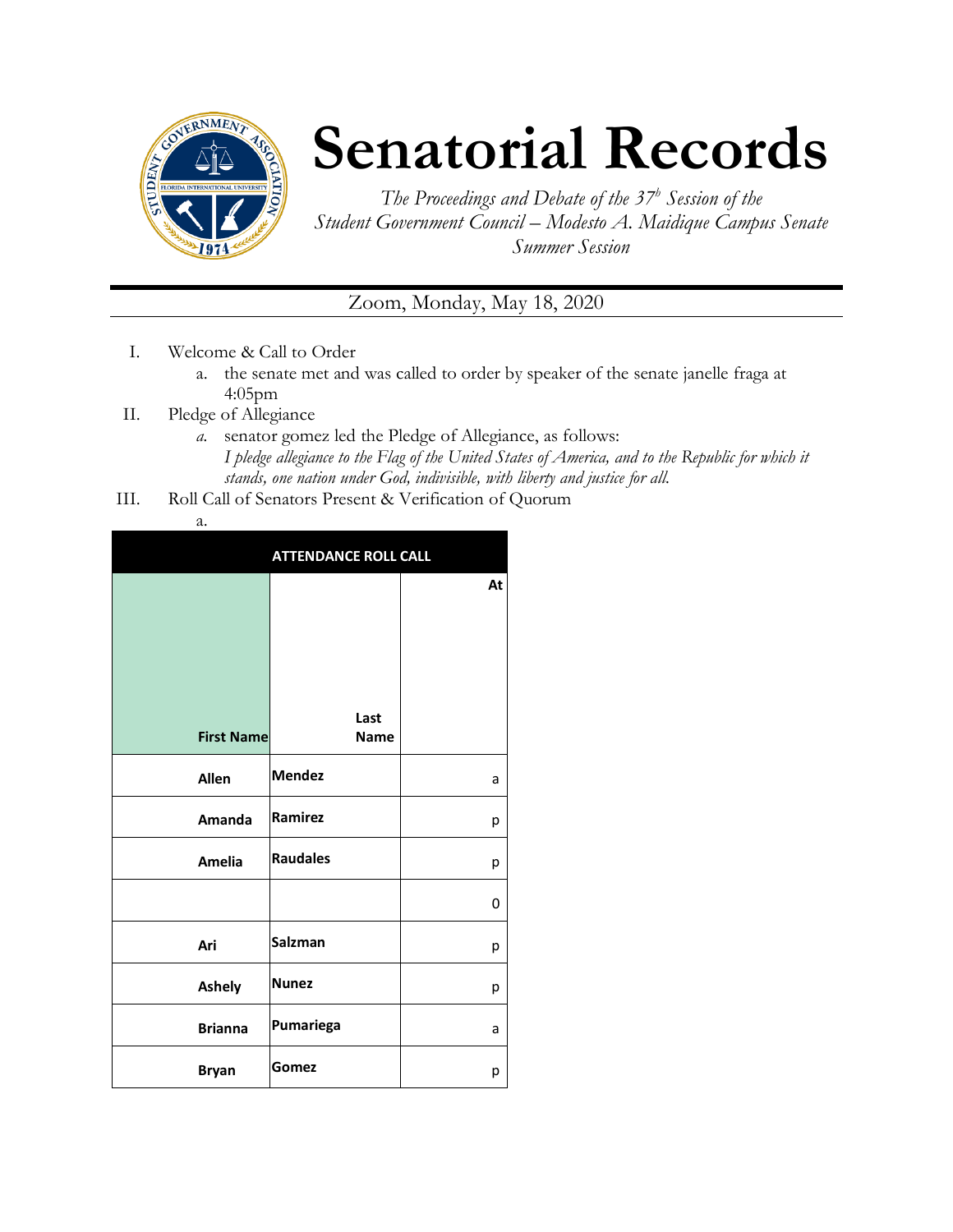| <b>Carlos</b>     | Ortiz            | р |
|-------------------|------------------|---|
| Christian         | Perez            | р |
| Christiana        | <b>Vales</b>     | р |
| <b>Cristhofer</b> | Lugo             | р |
| Damian            | <b>Badia</b>     | а |
| <b>David</b>      | Torrens          | a |
| Elisabeth         | <b>Nylander</b>  | р |
| Giacomo           | <b>Natteri</b>   | р |
| Ha                | Le               | а |
| Hiba              | Khalil           | a |
| Isabela           | Llop             | a |
| <b>Ivette</b>     | <b>Borges</b>    | р |
| <b>James</b>      | <b>Magee</b>     | р |
| Janelle           | Fraga            | р |
| Jocelyn           | Correa           | a |
| Jordan            | Morejon Castelli | р |
| Julio             | <b>Burgos</b>    | р |
| Kamila            | Fernandez        | р |
| Karla Sofia Perez |                  | р |
| <b>Kristina</b>   | Khudiakova       | р |
| Marilyn           | Gonzalez         | р |
| <b>Nicholas</b>   | Pastrana         | р |
| <b>Nitya</b>      | Ramlingam        | р |
| Rafael            | Vazquez          | р |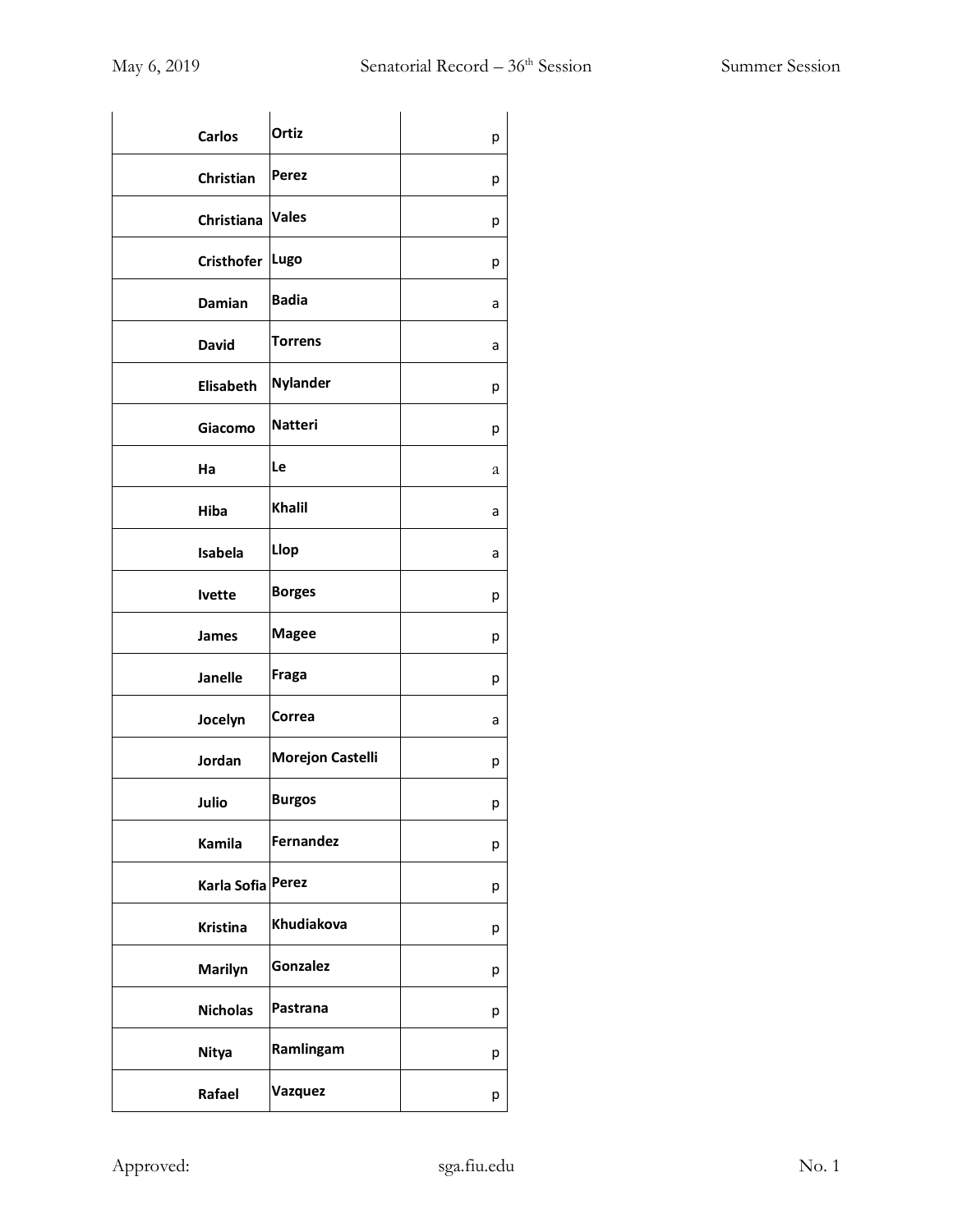| Ryan                    | Rodriguez      | р |
|-------------------------|----------------|---|
| Salma                   | Atassi         | р |
| Sandro                  | <b>Alvarez</b> | р |
| <b>Sergio</b>           | <b>Reyes</b>   | р |
| Shahnawa<br>z           | Rafi           | a |
| Sophonie                | <b>Rosier</b>  | р |
| <b>SENATE</b>           |                |   |
| <b>SEATS</b>            | 37             | N |
| <b>VACANT</b>           |                |   |
| <b>SEATS</b>            | 0              |   |
| <b>SENATORS PRESENT</b> | 0              |   |
| <b>AMT FOR QUORUM</b>   | 19             |   |

- b. quorum established
- IV. Approval of the Minutes from May 11<sup>h</sup>, 2020
	- a. senator nylander moves to approve minutes from may 11th, senator ramirez seconds. motion passes
- V. Adoption of the Agenda
	- a. senator nylander moves to adopt the agenda, senator natteri seconds. motion passes
- VI. Invited Speakers
- VII. Committee Reports
	- a. Finance Committee
		- i. If you have any questions, please contact sgafinance  $@$  fiu.edu
	- b. Rules, Legislation, and Judiciary Committee
		- i. If you have any questions, please contact sgarules  $@$  fiu.edu
	- c. Operational Review Committee
		- i. If you have any questions, please contact sgaorc@fiu.edu
	- d. Internal Affairs Committee
		- i. If you have any questions, please contact sgainternal@fiu.edu
	- e. Student Advocacy Committee
		- i. If you have any questions, please contact sgaadvocacy@fiu.edu
	- f. Graduate and Professional Students Committee
		- i. If you have any questions, please contact GPSCchair@fiu.edu
- VIII. Executive Board Reports
	- a. Senate Speaker Fraga
		- i. Whatsapp Group Chat
			- 1. an email was sent with a link to the senate group chat
		- ii. Delegation Chats
			- 1. delegation chats will be encouraged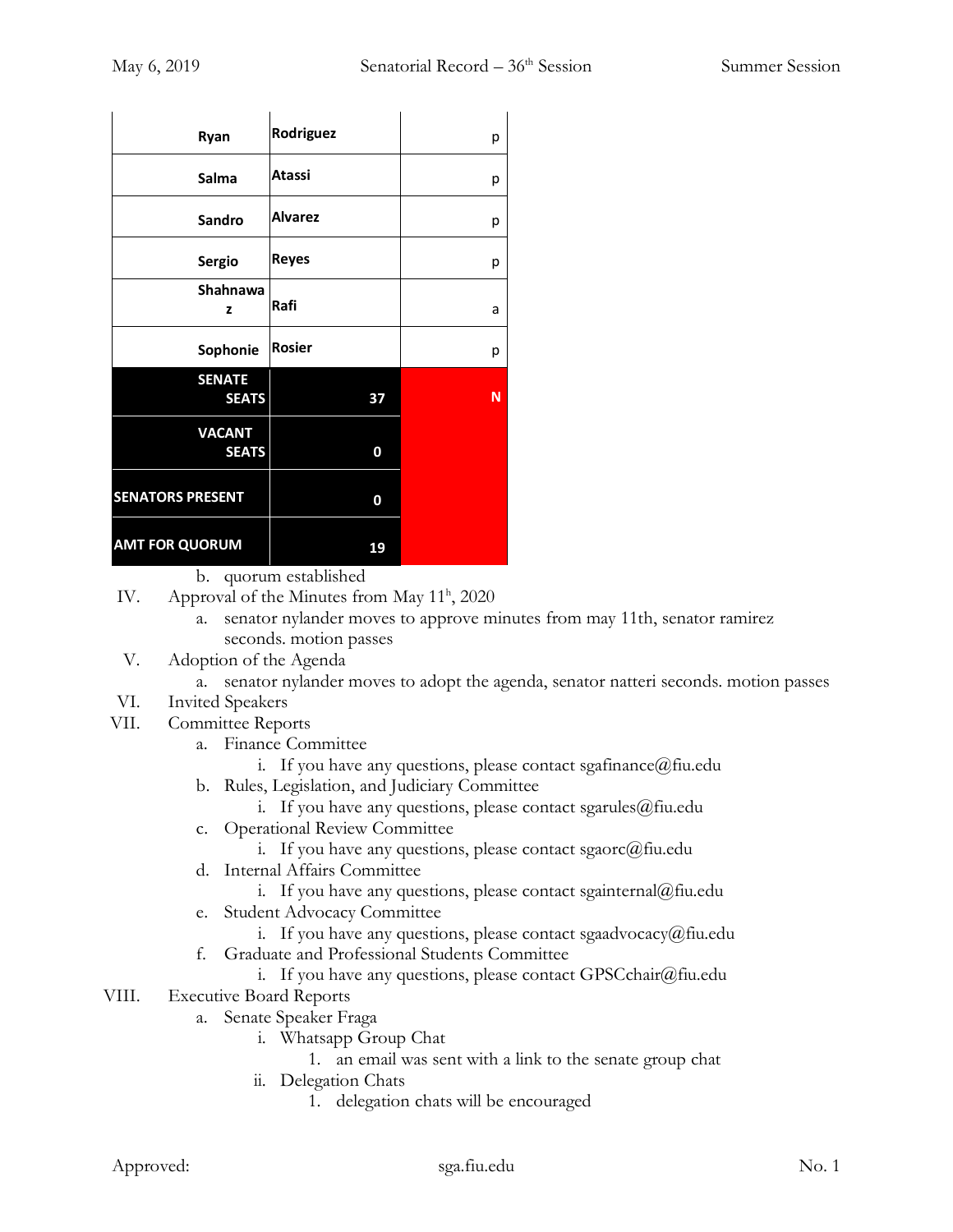- iii. Senator Orientation
	- 1. not only new senators, everyone will attend within a few dates set.
- iv. Panther Connect
	- 1. new forms have been created to make things easier.
	- 2. as a senator, meeting with your dean is a requirement, the form is on
- panther connect and will be mentioned further in the orientation v. Office Hours
	- 1. office hours are not mandatory yet due to remote working.
	- 2. continued work on legislation is encouraged.
- vi. If you have any questions, please email sgaspeaker@fiu.edu
- b. Speaker Pro Tempore Gomez
	- i. Senate Leadership Meetings
		- 1. times will be made within committee chairs within the upcoming weeks
	- ii. Committee Visits
		- 1. we are working on a way to make sure that committees feel confident in their work early in the process rather than semesters later.
	- iii. Realize your influence!
		- 1. with great power comes great responsibility as a SGA senator.
	- iv. If you have any questions, please email sgaprotemp@fiu.edu
- c. President Valdes
	- i. CARES ACT grant
		- 1. emergency grants given to students due to disruptions from Covid-19
		- 2. some are not eligible since it is a federal mandate.
	- ii. HonorLock FAQ Information
		- 1. 4 exams are free for the courses being taken in the summer terms
	- iii. Attending a Student Government Conference on May 23 & 24
		- 1. student government officials from around the country came together
	- iv. If you have any questions, please email sgapres $@$ fiu.edu
- d. Vice President Ibarria
	- i. Student Government Institute Recap
		- 1. by using the skills learned in this institute, we hope to become more cohesive
		- 2. google forms will be made and sent in the SGA chat for senators feedback on what they think is an effective way to network and make an impact through social media.
	- ii. Engagement Ideas Form
		- 1. gaming tournaments and trivia nights were methods seen at the conference that appeared effective.
		- 2. no idea is too small!
	- iii. Attending a Student Government Conference on May 23 & 24
	- iv. If you have any questions, please email sgavp@fiu.edu
- e. Comptroller (VACANT)
	- i. If you have any questions, please email sgacomp@fiu.edu
- f. Chief Justice De La Osa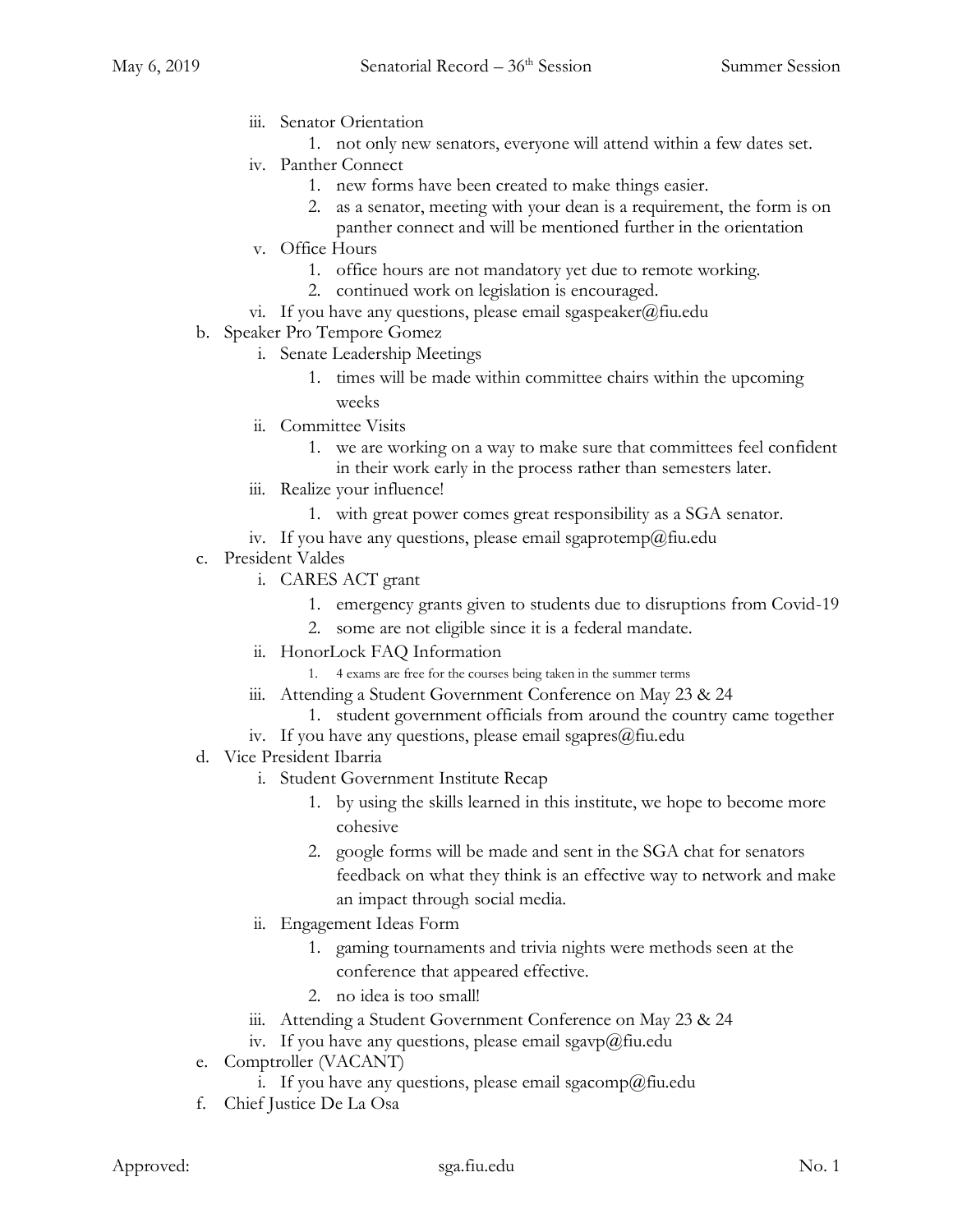- i. If you have any questions, please email sgajud@fiu.edu
- IX. Special Orders
	- a. none
- X. Vetoed Legislation
	- a. none
- XI. Second Readings
	- a. none
- XII. Unfinished Business
	- a. Nomination of Internal Affairs Chair
		- i. senator nylander moves to open nominations for internal affairs chair, senator lugo seconds, motion passes.
		- ii. senator nylander moves to nominate carlos ortiz, senator lugo seconds. senator ortiz approves. motion passes
		- iii. senator natteri moves to end nomination period. senator ramirez seconds. motion passes.
		- iv. senaotr nylander moves to close q&a period. senator lugo seconds. mtion passes
		- v. senator nlander moves to go into voting, senator lugo seconds, motion passes

|                   |                  | <b>VOTE ON</b>    |           |        |
|-------------------|------------------|-------------------|-----------|--------|
| <b>First Name</b> | <b>Last Name</b> | <b>Attendance</b> | Vote      | Reason |
| Allen             | Mendez           | $\pmb{0}$         | 0         | 0      |
| Amanda            | Ramirez          | $\pmb{0}$         | y         | 0      |
| Amelia            | Raudales         | $\pmb{0}$         | y         | 0      |
|                   |                  | 0                 | $\pmb{0}$ | 0      |
| Ari               | Salzman          | $\boldsymbol{0}$  | y         | 0      |
| Ashely            | Nunez            | $\pmb{0}$         | y         | 0      |
| <b>Brianna</b>    | Pumariega        | $\pmb{0}$         |           | 0      |
| Bryan             | Gomez            | $\pmb{0}$         | y         | 0      |
| Carlos            | Ortiz            | $\pmb{0}$         |           | IО     |
| Christian         | Perez            | $\pmb{0}$         | y         | 0      |
| Christiana        | Vales            | $\pmb{0}$         | y         | 0      |
| Cristhofer        | Lugo             | $\pmb{0}$         | у         | 0      |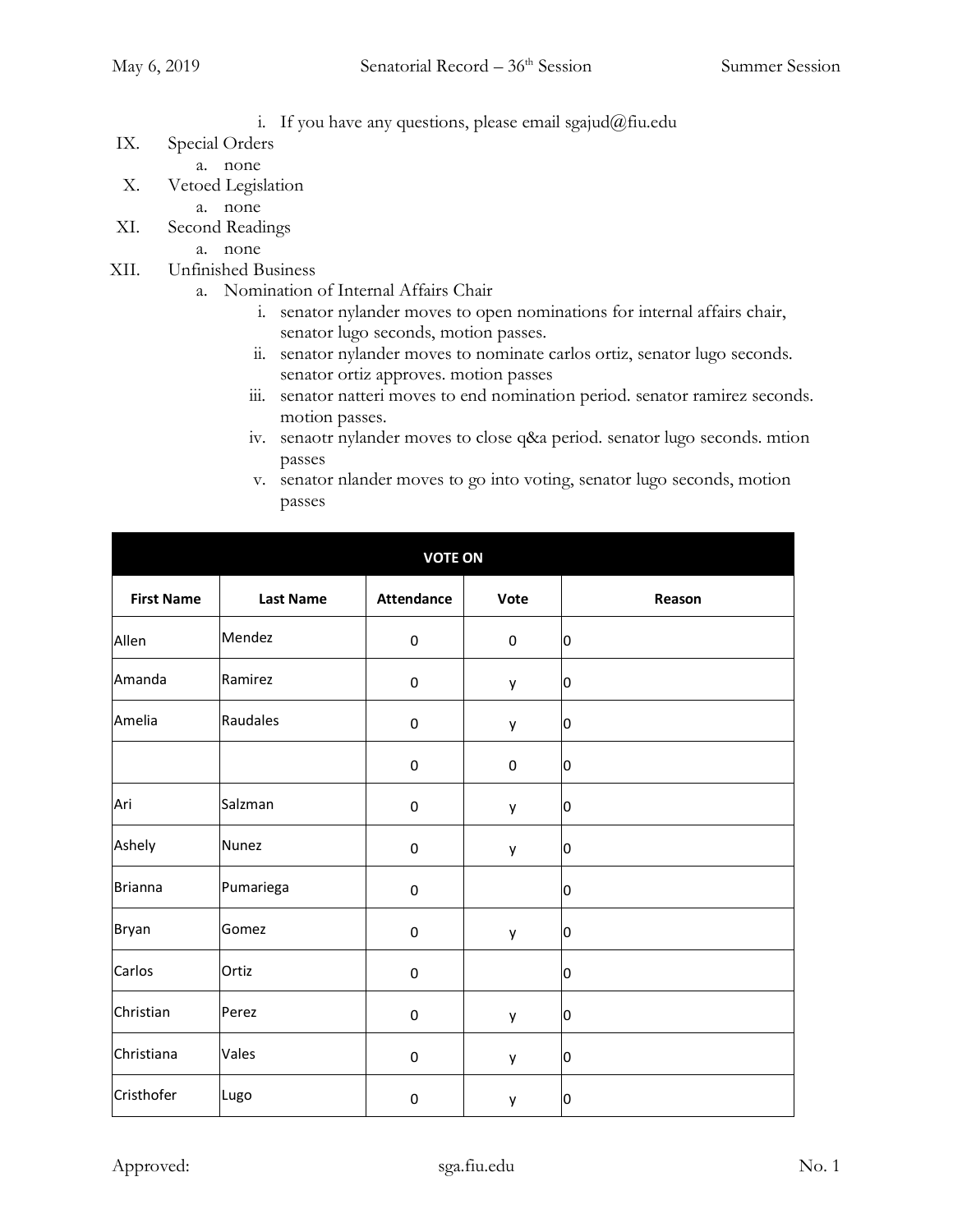| Damian      | <b>Badia</b>     | $\pmb{0}$ | a | 0 |
|-------------|------------------|-----------|---|---|
| David       | Torrens          | $\pmb{0}$ |   | 0 |
| Elisabeth   | Nylander         | $\pmb{0}$ | y | 0 |
| Giacomo     | Natteri          | $\pmb{0}$ | y | 0 |
| Ha          | Le               | $\pmb{0}$ |   | 0 |
| Hiba        | Khalil           | $\pmb{0}$ |   | 0 |
| Isabela     | Llop             | $\pmb{0}$ |   | 0 |
| Ivette      | <b>Borges</b>    | $\pmb{0}$ | y | 0 |
| James       | Magee            | $\pmb{0}$ | y | 0 |
| Janelle     | Fraga            | $\pmb{0}$ | y | 0 |
| Jocelyn     | Correa           | $\pmb{0}$ |   | 0 |
| Jordan      | Morejon Castelli | $\pmb{0}$ | y | 0 |
| Julio       | <b>Burgos</b>    | $\pmb{0}$ | y | 0 |
| Kamila      | Fernandez        | $\pmb{0}$ | y | 0 |
| Karla Sofia | Perez            | $\pmb{0}$ | y | 0 |
| Kristina    | Khudiakova       | $\pmb{0}$ | y | 0 |
| Marilyn     | Gonzalez         | $\pmb{0}$ | y | 0 |
| Nicholas    | Pastrana         | $\pmb{0}$ | y | o |
| Nitya       | Ramlingam        | $\pmb{0}$ | y | 0 |
| Rafael      | Vazquez          | $\pmb{0}$ | y | 0 |
| Ryan        | Rodriguez        | $\pmb{0}$ | y | 0 |
| Salma       | Atassi           | $\pmb{0}$ | y | 0 |
| Sandro      | Alvarez          | $\pmb{0}$ | у | 0 |
| Sergio      | Reyes            | $\pmb{0}$ | y | 0 |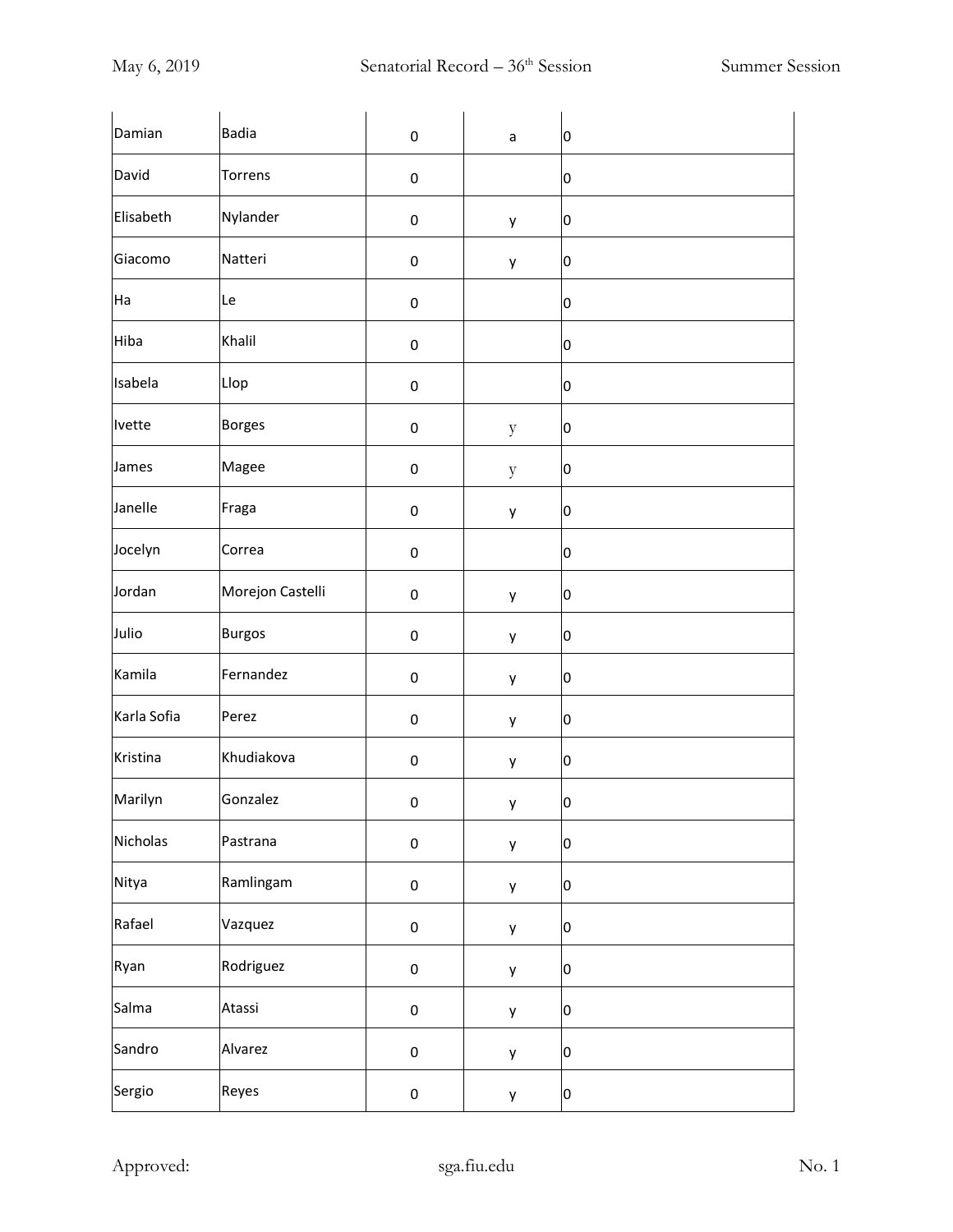| Shahnawaz | Rafi             | 0              |             | 10          |
|-----------|------------------|----------------|-------------|-------------|
| Sophonie  | Rosier           | 0              | у           | 10          |
|           |                  | YAY            | $\mathbf 0$ |             |
|           | <b>NO QUORUM</b> | <b>NAY</b>     | $\bf{0}$    | <b>PASS</b> |
|           |                  | <b>ABSTAIN</b> | $\mathbf 0$ |             |

28-1-0 motion passes. carlos ortiz is the new internal affairs committee chair

- b. Nomination of Student Advocacy Chair
	- i. senator rodriguez moves to enter nominations for student advocacy chair, senator nylander seconds. motion passes
	- ii. speaker pro temp gomez nominates senator remirez, senator lugo seconds, senator ramirez accepts.
	- iii. senator nylander moves to end nominations, senator natteri seconds, motion passes.
	- iv. senator vale moves to close q&a period, senator nylander seconds. motion passes
	- v. senator vale moves to go into voting, senator lugo seconds, motion passes.

|                   |                  | <b>VOTE ON</b>    |      |                |
|-------------------|------------------|-------------------|------|----------------|
| <b>First Name</b> | <b>Last Name</b> | <b>Attendance</b> | Vote | Reason         |
| Allen             | Mendez           | $\pmb{0}$         |      | 0              |
| Amanda            | Ramirez          | $\pmb{0}$         |      | 0              |
| Amelia            | Raudales         | $\pmb{0}$         | у    | $\overline{0}$ |
|                   |                  | $\pmb{0}$         | 0    | $\overline{0}$ |
| Ari               | Salzman          | $\pmb{0}$         | у    | lО             |
| Ashely            | Nunez            | $\pmb{0}$         | у    | Ю              |
| <b>Brianna</b>    | Pumariega        | $\pmb{0}$         |      | 0              |
| Bryan             | Gomez            | $\pmb{0}$         | y    | 10             |
| Carlos            | Ortiz            | $\pmb{0}$         | у    | 10             |
| Christian         | Perez            | $\pmb{0}$         | у    | 10             |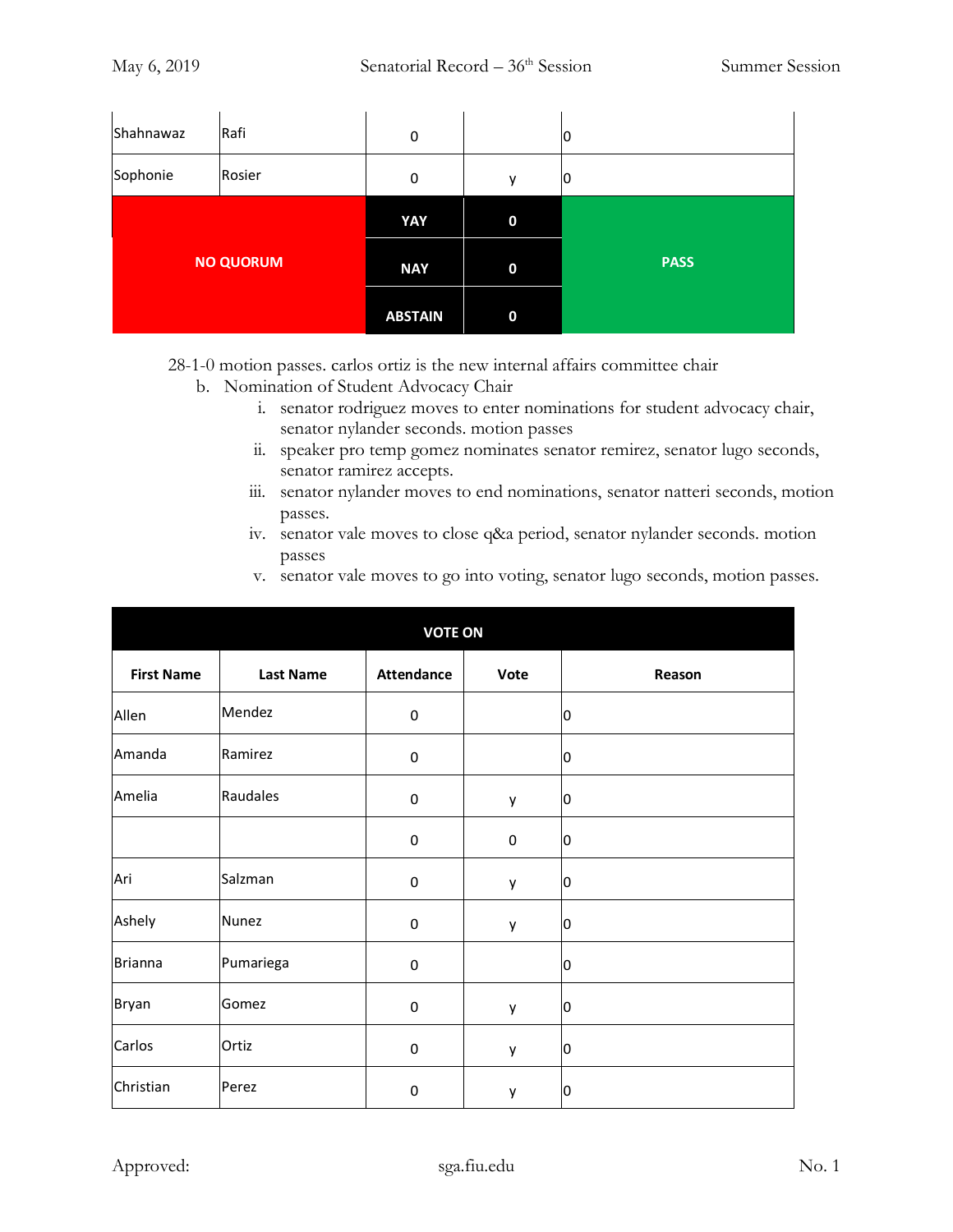| Christiana  | Vales            | $\pmb{0}$ | y            | 0            |
|-------------|------------------|-----------|--------------|--------------|
| Cristhofer  | Lugo             | $\pmb{0}$ | у            | 0            |
| Damian      | <b>Badia</b>     | $\pmb{0}$ | у            | 0            |
| David       | Torrens          | $\pmb{0}$ |              | 0            |
| Elisabeth   | Nylander         | $\pmb{0}$ | y            | 0            |
| Giacomo     | Natteri          | $\pmb{0}$ | y            | 0            |
| Ha          | Le               | $\pmb{0}$ |              | 0            |
| Hiba        | Khalil           | $\pmb{0}$ |              | 0            |
| Isabela     | Llop             | $\pmb{0}$ |              | 0            |
| Ivette      | <b>Borges</b>    | $\pmb{0}$ | у            | 0            |
| James       | Magee            | $\pmb{0}$ | у            | 0            |
| Janelle     | Fraga            | $\pmb{0}$ | у            | 0            |
| Jocelyn     | Correa           | $\pmb{0}$ |              | 0            |
| Jordan      | Morejon Castelli | $\pmb{0}$ | у            | 0            |
| Julio       | <b>Burgos</b>    | $\pmb{0}$ | у            | 0            |
| Kamila      | Fernandez        | $\pmb{0}$ | у            | 0            |
| Karla Sofia | Perez            | $\pmb{0}$ | y            | 0            |
| Kristina    | Khudiakova       | $\pmb{0}$ | у            | 0            |
| Marilyn     | Gonzalez         | $\pmb{0}$ | $\mathbf{y}$ | $\mathbf{0}$ |
| Nicholas    | Pastrana         | $\pmb{0}$ | $\mathbf{y}$ | o            |
| Nitya       | Ramlingam        | $\pmb{0}$ | у            | o            |
| Rafael      | Vazquez          | $\pmb{0}$ | у            | 0            |
| Ryan        | Rodriguez        | $\pmb{0}$ | у            | 0            |
| Salma       | Atassi           | $\pmb{0}$ | у            | 0            |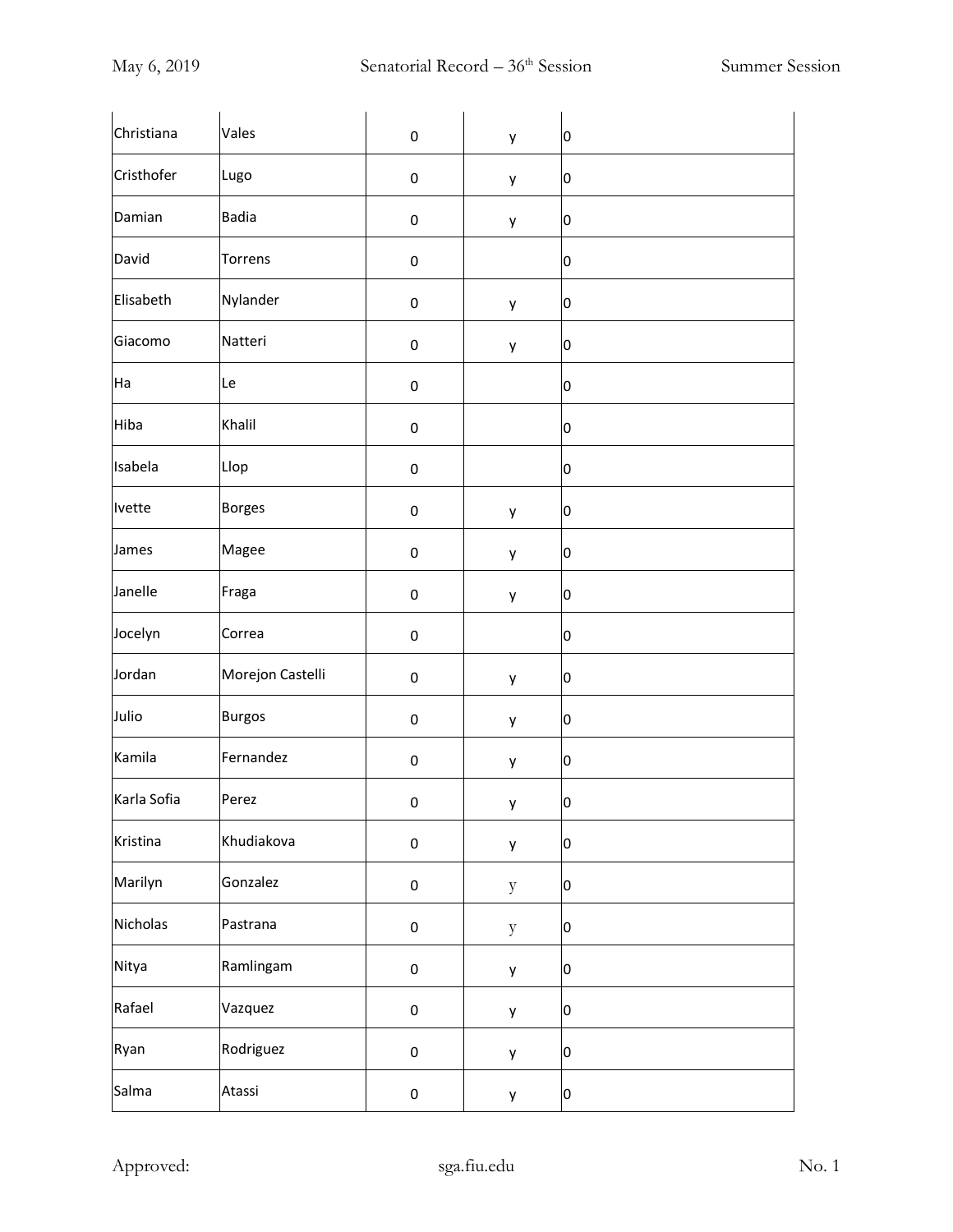| Sandro    | Alvarez          | $\pmb{0}$      | y                | 10          |
|-----------|------------------|----------------|------------------|-------------|
| Sergio    | Reyes            | $\pmb{0}$      | y                | 10          |
| Shahnawaz | Rafi             | 0              |                  | 10          |
| Sophonie  | Rosier           | $\pmb{0}$      | y                | 10          |
|           |                  | YAY            | $\boldsymbol{0}$ |             |
|           | <b>NO QUORUM</b> | <b>NAY</b>     | $\bf{0}$         | <b>PASS</b> |
|           |                  | <b>ABSTAIN</b> | $\bf{0}$         |             |

30-0-0 motion passes. senator ramirez is the new student advocacy chair. New Business

speaker fraga moves to add nominations for the finance committee, senator castelli seconds, motion passes.

senator natterri nominate kristina khudovika, senator ramirez seconds. kristina accepts senaotr badia moniates senator reyes, reyes eccepts

senator natterri nominates senator torrens, torrens accepts

senator natteri nominates senator lugo, lugo accepts

speaker pro temp gomez nominates senator pastrana, pastrana accepts

senator nylander moves to close the floor, senator ramirez seconds, motion passes

point of privilege for senator atassi at 4:44pm, returned 4:45pm

senator burgos moves to close q&a period, senator ramirez seconds. motion passes.

point of privilege for senator borges at 4:52pm returned at 4:58pm

senator perez moves to close q&a period, senator christian perez seconds, motion passes

point of privilege for senator vale at 5:03pm returned at 5:07pm

senator perez moves to extend q&a period by two minutes, senator nunez seconds. motion

passes.

senator natteri moves to close q&a period, senator perez seconds. motion passes.

senator ortiz moves to close q&a period, senator perez seconds.

point of privilege for pro temp gomez at 5:13pm returned at 5:16pm

point of privilege for senator fernandez at 5:14pm returned at 5:17pm senator perez moves to close q&a period, senator nunez seconds, motion passes.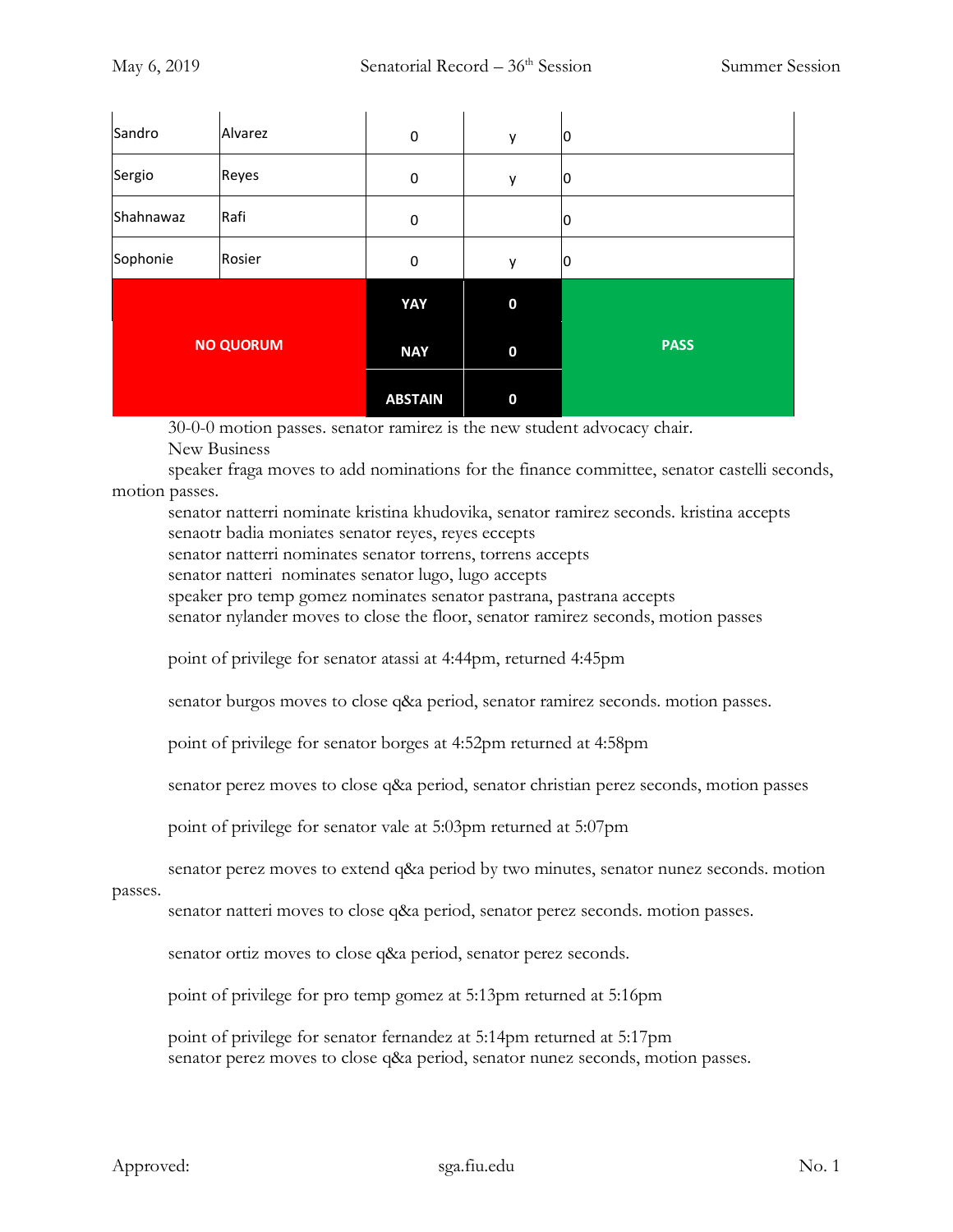senator vale moves to go into discussion for three minutes, senator nylander seconds. motion passes.

senator natteri moves to extend discussion by 5 minutes, senator nylander seconds, motion passes

senator nunez moves to extend discussion by 1 minute, senator ortiz seconds, motion passes

point of privilege for senator rodriguez at 5:32pm

senator rosier moves to enter voting, senator nylander seconds. motion passes

|                             |                  |                | <b>VOTE ON</b> |           |
|-----------------------------|------------------|----------------|----------------|-----------|
| <b>First</b><br><b>Name</b> | <b>Last Name</b> | Atten<br>dance | Vote           | Reason    |
| Allen                       | Mendez           | $\mathsf 0$    | $\pmb{0}$      | $\pmb{0}$ |
| Amanda                      | Ramirez          | 0              | y              | $\pmb{0}$ |
| Amelia                      | Raudales         | 0              | y              | $\pmb{0}$ |
|                             |                  | 0              | $\pmb{0}$      | $\pmb{0}$ |
| Ari                         | Salzman          | 0              | y              | $\pmb{0}$ |
| Ashely                      | <b>Nunez</b>     | $\mathsf 0$    | y              | $\pmb{0}$ |
| <b>Brianna</b>              | Pumariega        | 0              |                | $\pmb{0}$ |
| Bryan                       | Gomez            | 0              | y              | $\pmb{0}$ |
| Carlos                      | Ortiz            | 0              | y              | $\pmb{0}$ |
| Christian                   | Perez            | 0              | y              | $\pmb{0}$ |
| Christiana                  | Vales            | $\mathsf 0$    | у              | $\pmb{0}$ |
| Cristhofer                  | Lugo             | 0              |                | $\pmb{0}$ |
| Damian                      | <b>Badia</b>     | 0              | у              | $\pmb{0}$ |
| David                       | Torrens          | $\mathsf 0$    |                | $\pmb{0}$ |
| Elisabeth                   | Nylander         | $\mathsf 0$    | y              | $\pmb{0}$ |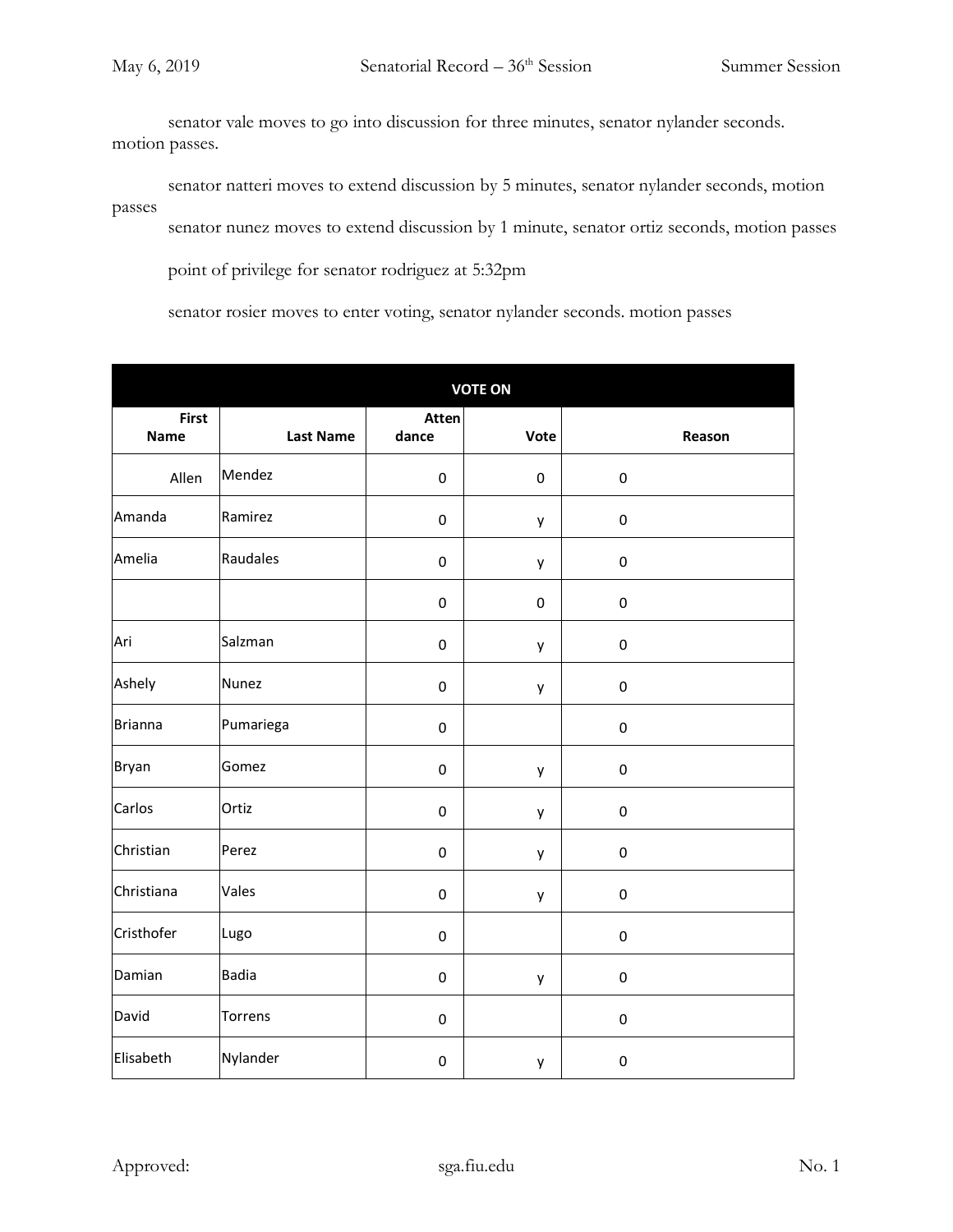| Giacomo     | Natteri          | $\pmb{0}$  | y            | $\pmb{0}$ |             |
|-------------|------------------|------------|--------------|-----------|-------------|
| Ha          | Le               | $\pmb{0}$  |              | $\pmb{0}$ |             |
| Hiba        | Khalil           | 0          |              | $\pmb{0}$ |             |
| Isabela     | Llop             | $\pmb{0}$  |              | $\pmb{0}$ |             |
| Ivette      | <b>Borges</b>    | $\pmb{0}$  | y            | $\pmb{0}$ |             |
| James       | Magee            | $\pmb{0}$  | y            | $\pmb{0}$ |             |
| Janelle     | Fraga            | $\pmb{0}$  | y            | 0         |             |
| Jocelyn     | Correa           | 0          |              | $\pmb{0}$ |             |
| Jordan      | Morejon Castelli | $\pmb{0}$  | y            | $\pmb{0}$ |             |
| Julio       | <b>Burgos</b>    | 0          | y            | $\pmb{0}$ |             |
| Kamila      | Fernandez        | 0          | y            | $\pmb{0}$ |             |
| Karla Sofia | Perez            | 0          | y            | $\pmb{0}$ |             |
| Kristina    | Khudiakova       | 0          |              | $\pmb{0}$ |             |
| Marilyn     | Gonzalez         | 0          | $\mathbf{y}$ | $\pmb{0}$ |             |
| Nicholas    | Pastrana         | $\pmb{0}$  |              | $\pmb{0}$ |             |
| Nitya       | Ramlingam        | 0          | y            | $\pmb{0}$ |             |
| Rafael      | Vazquez          | 0          | $\mathbf{y}$ | $\pmb{0}$ |             |
| Ryan        | Rodriguez        | $\pmb{0}$  | y            | $\pmb{0}$ |             |
| Salma       | Atassi           | $\pmb{0}$  |              | $\pmb{0}$ |             |
| Sandro      | Alvarez          | $\pmb{0}$  | $\sf n$      | $\pmb{0}$ |             |
| Sergio      | Reyes            | $\pmb{0}$  |              | $\pmb{0}$ |             |
| Shahnawaz   | Rafi             | $\pmb{0}$  |              | $\pmb{0}$ |             |
| Sophonie    | Rosier           | $\pmb{0}$  | у            | $\pmb{0}$ |             |
|             | <b>NO QUORUM</b> | <b>YAY</b> | $\pmb{0}$    |           | <b>PASS</b> |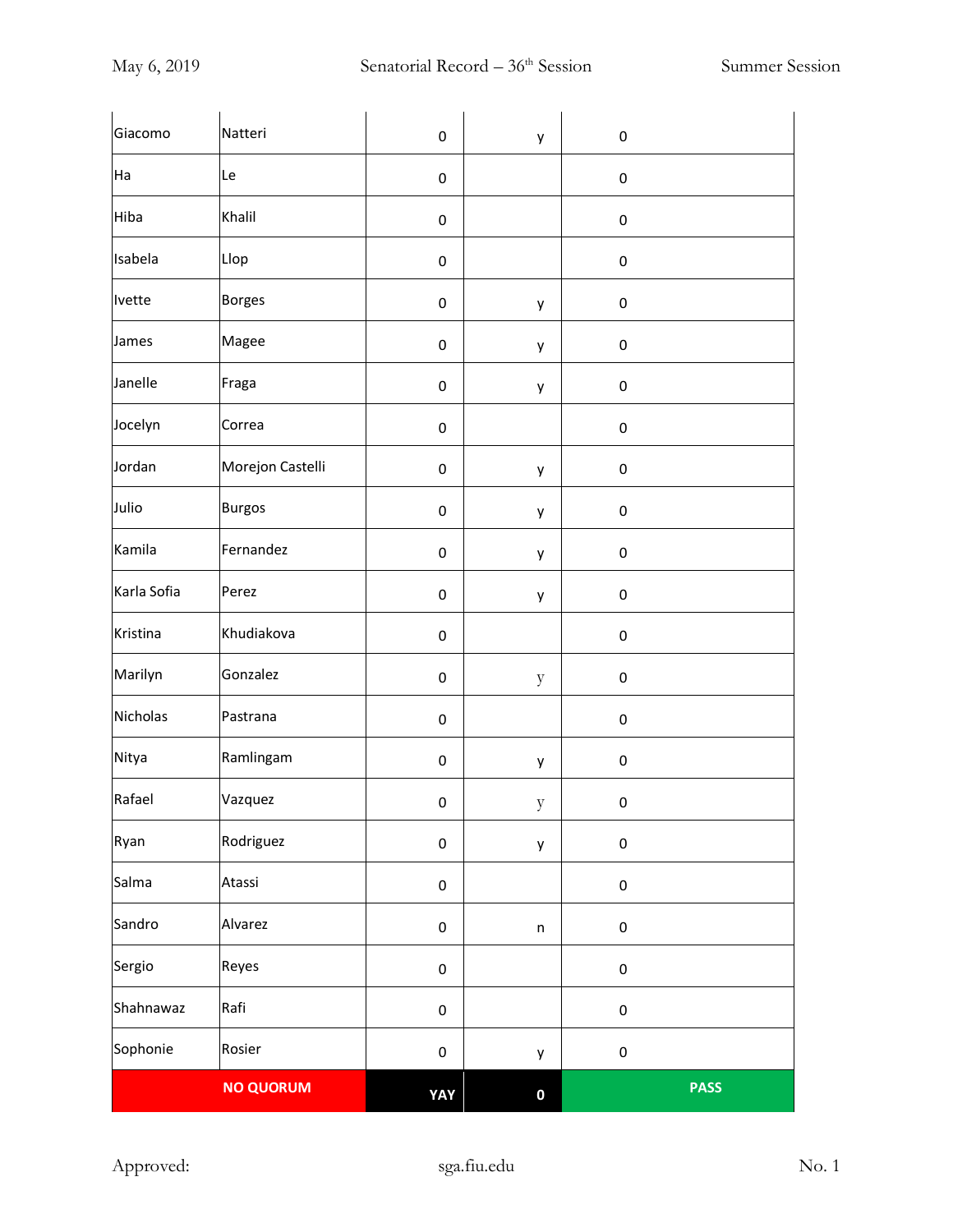| <b>NAY</b>                | $\mathbf 0$ |
|---------------------------|-------------|
| <b>ABST</b><br><b>AIN</b> | 0           |

26-0-1 for kristina

| <b>VOTE ON</b>       |                  |                     |           |           |        |
|----------------------|------------------|---------------------|-----------|-----------|--------|
| <b>First</b><br>Name | <b>Last Name</b> | Atten<br>dance      | Vote      |           | Reason |
| Allen                | Mendez           | $\mathbf 0$         | $\pmb{0}$ | $\pmb{0}$ |        |
| Amanda               | Ramirez          | $\pmb{0}$           | n         | $\pmb{0}$ |        |
| Amelia               | Raudales         | $\pmb{0}$           | n         | $\pmb{0}$ |        |
|                      |                  | $\pmb{0}$           | $\pmb{0}$ | $\pmb{0}$ |        |
| Ari                  | Salzman          | $\mathbf 0$         | n         | $\pmb{0}$ |        |
| Ashely               | Nunez            | $\mathbf 0$         | n         | $\pmb{0}$ |        |
| <b>Brianna</b>       | Pumariega        | $\pmb{0}$           |           | $\pmb{0}$ |        |
| <b>Bryan</b>         | Gomez            | $\mathbf 0$         | $\sf n$   | $\pmb{0}$ |        |
| Carlos               | Ortiz            | $\mathbf 0$         | n         | $\pmb{0}$ |        |
| Christian            | Perez            | $\pmb{0}$           | n         | $\pmb{0}$ |        |
| Christiana           | Vales            | $\mathbf 0$         |           | $\pmb{0}$ |        |
| Cristhofer           | Lugo             | $\mathbf 0$         |           | $\pmb{0}$ |        |
| Damian               | Badia            | $\pmb{0}$           | n         | $\pmb{0}$ |        |
| David                | Torrens          | $\mathbf 0$         |           | $\pmb{0}$ |        |
| Elisabeth            | Nylander         | $\mathbf 0$         | $\sf n$   | $\pmb{0}$ |        |
| Giacomo              | Natteri          | $\pmb{0}$           | n         | $\pmb{0}$ |        |
| Ha                   | Le               | $\mathsf{O}\xspace$ |           | $\pmb{0}$ |        |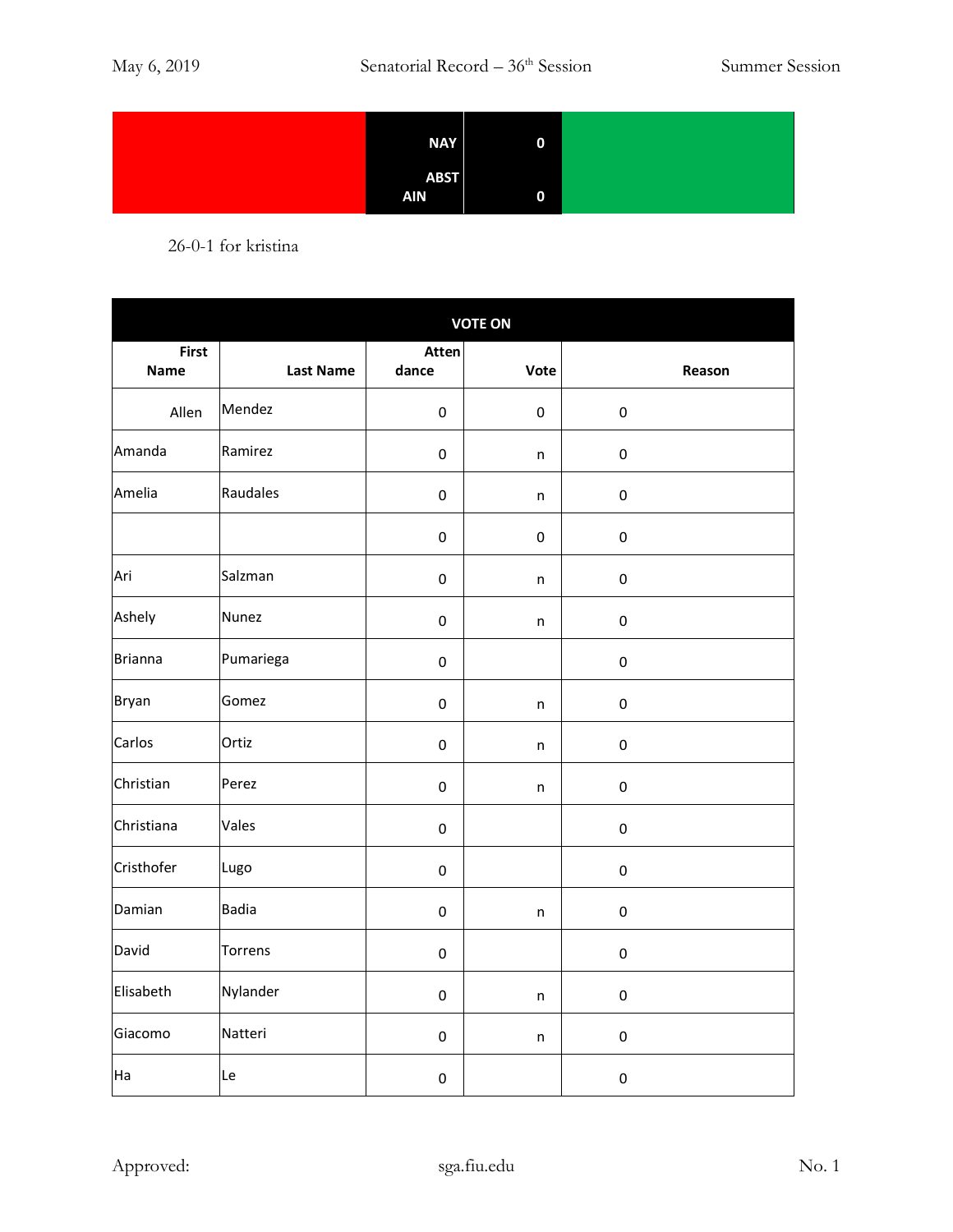| Hiba        | Khalil           | $\pmb{0}$  |             | $\pmb{0}$   |  |
|-------------|------------------|------------|-------------|-------------|--|
| Isabela     | Llop             | $\pmb{0}$  |             | $\pmb{0}$   |  |
| Ivette      | <b>Borges</b>    | 0          |             | $\pmb{0}$   |  |
| James       | Magee            | $\pmb{0}$  | y           | $\pmb{0}$   |  |
| Janelle     | Fraga            | 0          | n           | $\pmb{0}$   |  |
| Jocelyn     | Correa           | $\pmb{0}$  |             | $\pmb{0}$   |  |
| Jordan      | Morejon Castelli | $\pmb{0}$  | n           | 0           |  |
| Julio       | <b>Burgos</b>    | $\pmb{0}$  | n           | $\pmb{0}$   |  |
| Kamila      | Fernandez        | $\pmb{0}$  | n           | $\pmb{0}$   |  |
| Karla Sofia | Perez            | 0          | n           | $\pmb{0}$   |  |
| Kristina    | Khudiakova       | 0          |             | $\pmb{0}$   |  |
| Marilyn     | Gonzalez         | 0          | n           | $\pmb{0}$   |  |
| Nicholas    | Pastrana         | $\pmb{0}$  |             | $\pmb{0}$   |  |
| Nitya       | Ramlingam        | 0          | n           | $\pmb{0}$   |  |
| Rafael      | Vazquez          | $\pmb{0}$  | n           | $\pmb{0}$   |  |
| Ryan        | Rodriguez        | 0          | y           | $\pmb{0}$   |  |
| Salma       | Atassi           | 0          | n           | $\pmb{0}$   |  |
| Sandro      | Alvarez          | $\pmb{0}$  | $\mathsf n$ | $\pmb{0}$   |  |
| Sergio      | Reyes            | $\pmb{0}$  |             | $\pmb{0}$   |  |
| Shahnawaz   | Rafi             | $\pmb{0}$  |             | $\pmb{0}$   |  |
| Sophonie    | Rosier           | $\pmb{0}$  | y           | $\pmb{0}$   |  |
|             |                  | YAY        | $\bf{0}$    |             |  |
|             | <b>NO QUORUM</b> | <b>NAY</b> | $\bf{0}$    | <b>PASS</b> |  |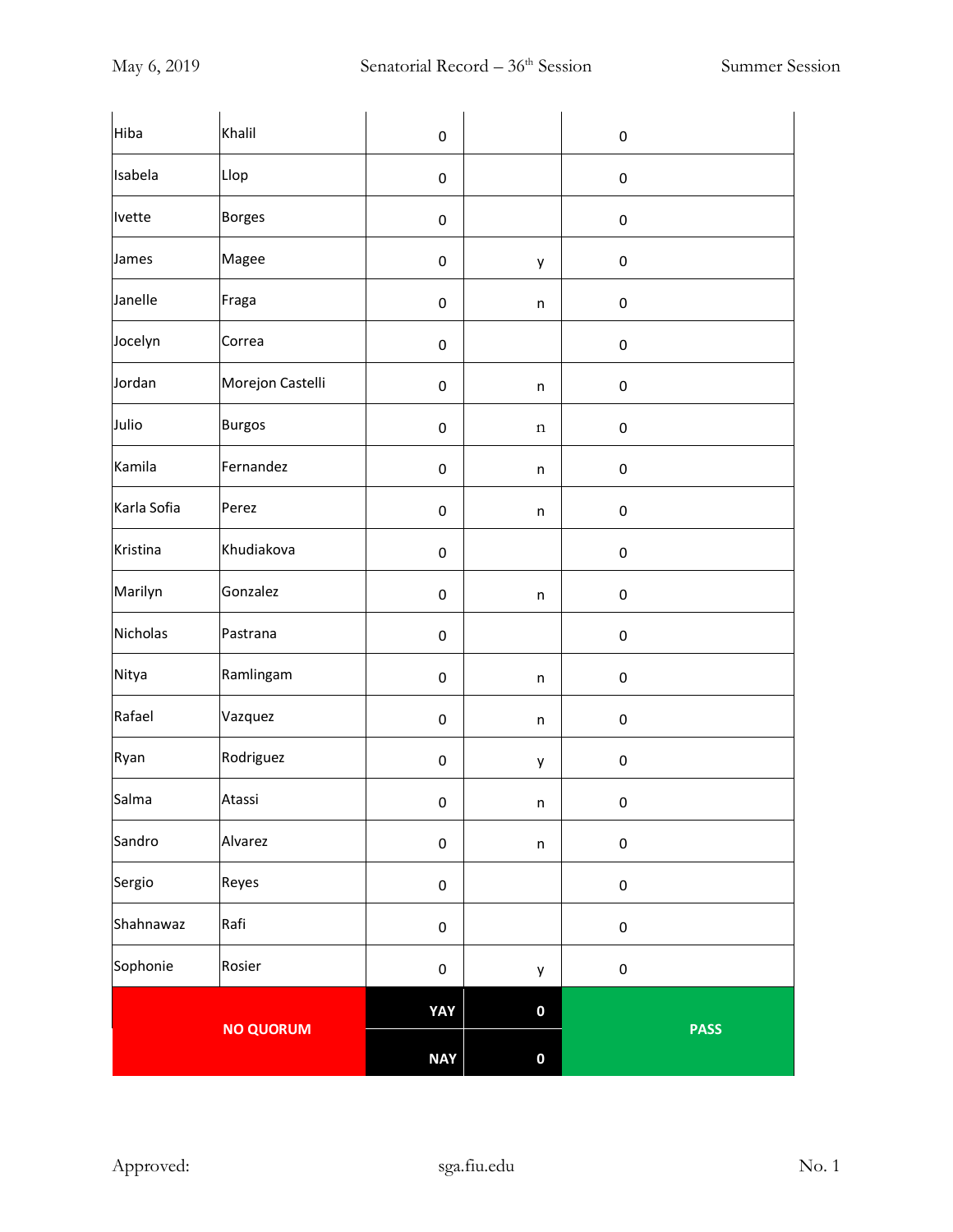| <b>ABST</b> |   |  |
|-------------|---|--|
| <b>AIN</b>  | 0 |  |

## 3-0-30 senator lugo

| <b>VOTE ON</b>    |                  |                   |      |                         |  |
|-------------------|------------------|-------------------|------|-------------------------|--|
| <b>First Name</b> | <b>Last Name</b> | <b>Attendance</b> | Vote | Reason                  |  |
| Allen             | Mendez           | $\pmb{0}$         | 0    | 0                       |  |
| Amanda            | Ramirez          | $\pmb{0}$         | у    | 0                       |  |
| Amelia            | Raudales         | $\pmb{0}$         | у    | O                       |  |
|                   |                  | $\pmb{0}$         | 0    | 0                       |  |
| Ari               | Salzman          | $\pmb{0}$         | у    | 0                       |  |
| Ashely            | Nunez            | $\pmb{0}$         | у    | 0                       |  |
| <b>Brianna</b>    | Pumariega        | $\pmb{0}$         |      | 0                       |  |
| Bryan             | Gomez            | $\pmb{0}$         | у    | 0                       |  |
| Carlos            | Ortiz            | $\pmb{0}$         | у    | 0                       |  |
| Christian         | Perez            | $\pmb{0}$         | у    | 0                       |  |
| Christiana        | Vales            | $\pmb{0}$         | у    | $\overline{0}$          |  |
| Cristhofer        | Lugo             | $\pmb{0}$         |      | 0                       |  |
| Damian            | Badia            | $\pmb{0}$         | у    | 0                       |  |
| David             | Torrens          | $\pmb{0}$         |      | 0                       |  |
| Elisabeth         | Nylander         | $\pmb{0}$         | y    | $\overline{0}$          |  |
| Giacomo           | Natteri          | $\pmb{0}$         | у    | $\overline{\mathbf{0}}$ |  |
| Ha                | Le               | $\pmb{0}$         |      | o                       |  |
| Hiba              | Khalil           | $\pmb{0}$         |      | $\overline{\mathbf{0}}$ |  |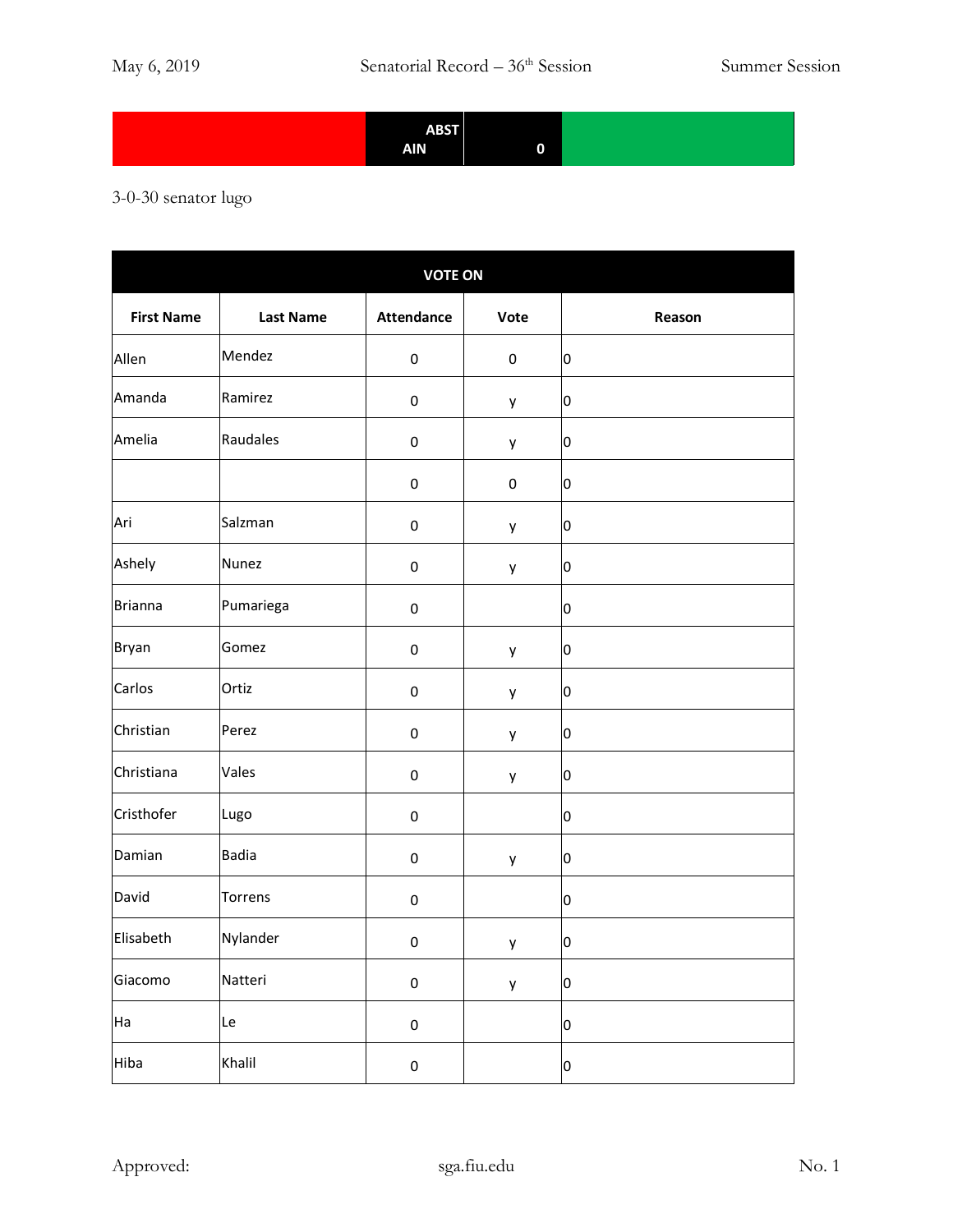| Isabela          | Llop             | $\pmb{0}$      |                  | 0           |
|------------------|------------------|----------------|------------------|-------------|
| Ivette           | <b>Borges</b>    | $\pmb{0}$      | y                | 0           |
| James            | Magee            | $\pmb{0}$      | n                | 0           |
| Janelle          | Fraga            | $\pmb{0}$      | y                | 0           |
| Jocelyn          | Correa           | $\pmb{0}$      |                  | 0           |
| Jordan           | Morejon Castelli | $\pmb{0}$      | y                | 0           |
| Julio            | <b>Burgos</b>    | $\pmb{0}$      | y                | 0           |
| Kamila           | Fernandez        | $\pmb{0}$      | y                | 0           |
| Karla Sofia      | Perez            | $\pmb{0}$      | y                | 0           |
| Kristina         | Khudiakova       | $\pmb{0}$      |                  | 0           |
| Marilyn          | Gonzalez         | $\pmb{0}$      | y                | 0           |
| Nicholas         | Pastrana         | $\pmb{0}$      |                  | 0           |
| Nitya            | Ramlingam        | $\pmb{0}$      | y                | 0           |
| Rafael           | Vazquez          | $\pmb{0}$      | y                | 0           |
| Ryan             | Rodriguez        | $\pmb{0}$      | n                | 0           |
| Salma            | Atassi           | $\pmb{0}$      | y                | 0           |
| Sandro           | Alvarez          | $\pmb{0}$      | n                | 0           |
| Sergio           | Reyes            | $\pmb{0}$      |                  | 0           |
| Shahnawaz        | Rafi             | $\pmb{0}$      |                  | 0           |
| Sophonie         | Rosier           | $\pmb{0}$      | n                | 0           |
|                  |                  | YAY            | $\pmb{0}$        |             |
| <b>NO QUORUM</b> |                  | <b>NAY</b>     | $\pmb{0}$        | <b>PASS</b> |
|                  |                  | <b>ABSTAIN</b> | $\boldsymbol{0}$ |             |

32-0-5 senator pastrana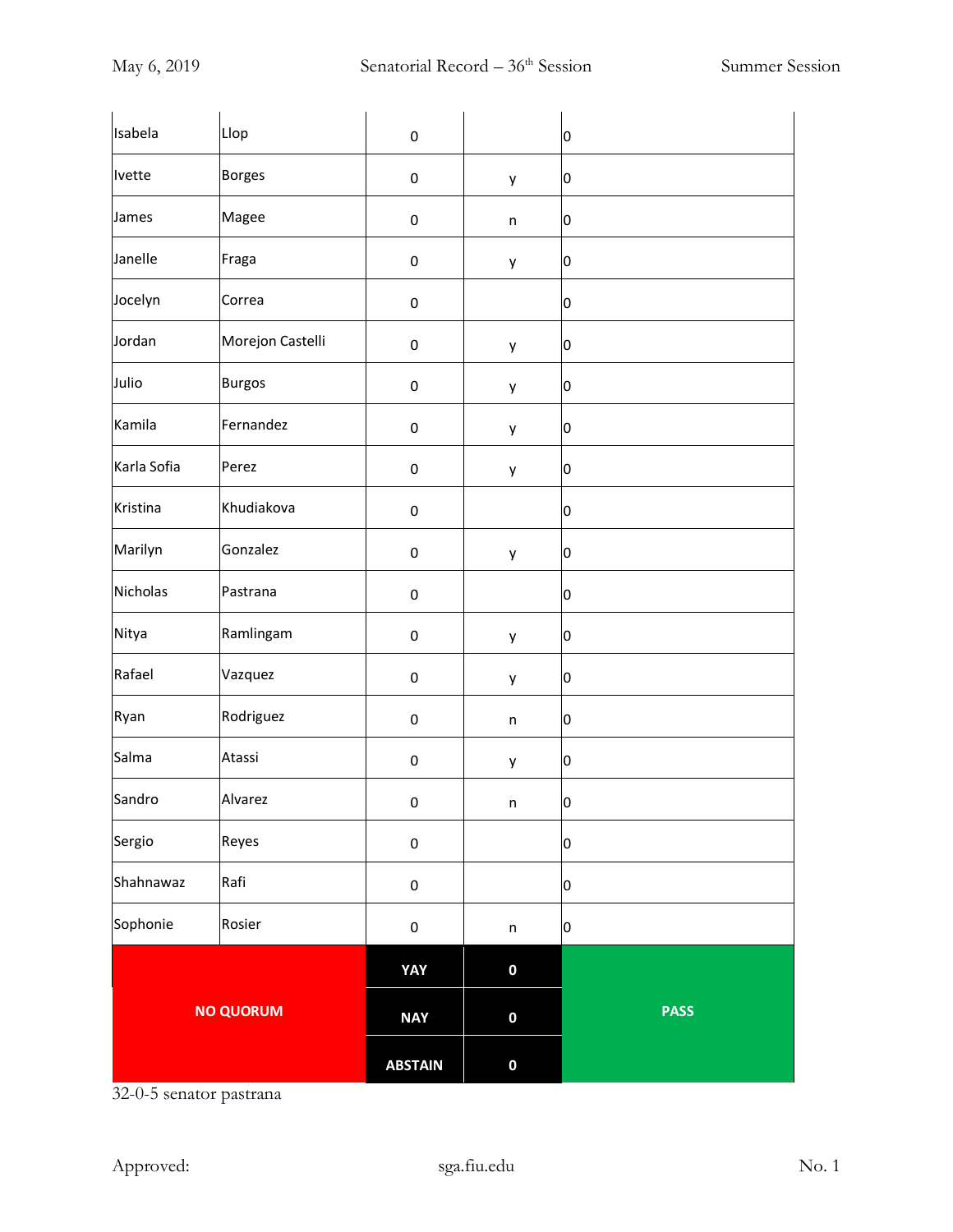|                   | <b>VOTE ON</b>   |                   |              |                  |  |  |  |
|-------------------|------------------|-------------------|--------------|------------------|--|--|--|
| <b>First Name</b> | <b>Last Name</b> | <b>Attendance</b> | Vote         | Reason           |  |  |  |
| Allen             | Mendez           | 0                 | 0            | lо               |  |  |  |
| Amanda            | Ramirez          | 0                 | у            | 0                |  |  |  |
| Amelia            | Raudales         | 0                 | y            | $\overline{0}$   |  |  |  |
|                   |                  | 0                 | 0            | 0                |  |  |  |
| Ari               | Salzman          | 0                 | у            | 0                |  |  |  |
| Ashely            | Nunez            | 0                 | n            | 0                |  |  |  |
| <b>Brianna</b>    | Pumariega        | 0                 |              | 0                |  |  |  |
| Bryan             | Gomez            | 0                 | y            | O                |  |  |  |
| Carlos            | Ortiz            | 0                 | у            | 10               |  |  |  |
| Christian         | Perez            | 0                 | $\mathsf{n}$ | 0                |  |  |  |
| Christiana        | Vales            | 0                 | у            | 0                |  |  |  |
| Cristhofer        | Lugo             | 0                 |              | 0                |  |  |  |
| Damian            | <b>Badia</b>     | 0                 | y            | 10               |  |  |  |
| David             | Torrens          | 0                 |              | 0                |  |  |  |
| Elisabeth         | Nylander         | 0                 | y            | $\boldsymbol{0}$ |  |  |  |
| Giacomo           | Natteri          | 0                 | y            | 0                |  |  |  |
| Ha                | Le               | $\pmb{0}$         |              | 0                |  |  |  |
| Hiba              | Khalil           | $\pmb{0}$         |              | 0                |  |  |  |
| Isabela           | Llop             | 0                 |              | o                |  |  |  |
| Ivette            | <b>Borges</b>    | $\pmb{0}$         | y            | 0                |  |  |  |
| James             | Magee            | $\pmb{0}$         | $\sf n$      | o                |  |  |  |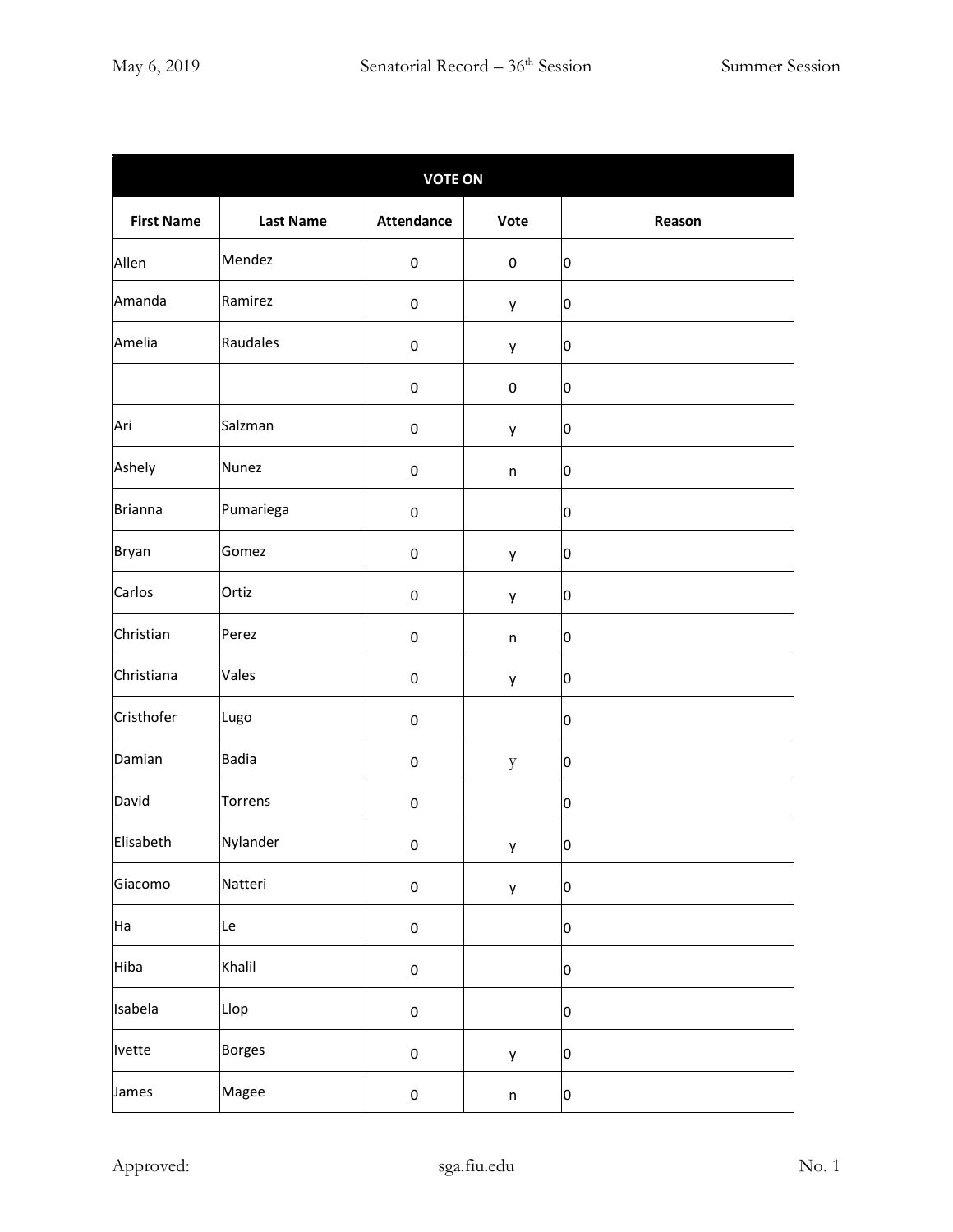| Janelle          | Fraga            | 0                   | y            | O           |
|------------------|------------------|---------------------|--------------|-------------|
| Jocelyn          | Correa           | 0                   |              | 0           |
| Jordan           | Morejon Castelli | 0                   | y            | O           |
| Julio            | <b>Burgos</b>    | 0                   | y            | 0           |
| Kamila           | Fernandez        | $\mathsf{O}\xspace$ | $\mathbf{y}$ | 0           |
| Karla Sofia      | Perez            | $\mathsf{O}\xspace$ | $\mathbf{y}$ | 0           |
| Kristina         | Khudiakova       | 0                   |              | 0           |
| Marilyn          | Gonzalez         | 0                   | y            | 0           |
| Nicholas         | Pastrana         | 0                   |              | 0           |
| Nitya            | Ramlingam        | 0                   | $\mathsf{n}$ | O           |
| Rafael           | Vazquez          | 0                   | y            | 0           |
| Ryan             | Rodriguez        | 0                   | y            | 0           |
| Salma            | Atassi           | 0                   | y            | 0           |
| Sandro           | Alvarez          | 0                   | $\sf n$      | O           |
| Sergio           | Reyes            | $\mathsf 0$         |              | 0           |
| Shahnawaz        | Rafi             | $\mathsf{O}\xspace$ |              | O           |
| Sophonie         | Rosier           | 0                   | y            | Ю           |
|                  |                  | YAY                 | $\pmb{0}$    |             |
| <b>NO QUORUM</b> |                  | <b>NAY</b>          | $\pmb{0}$    | <b>PASS</b> |
|                  |                  | <b>ABSTAIN</b>      | $\pmb{0}$    |             |

30-0-5 senator reyes

## **VOTE ON**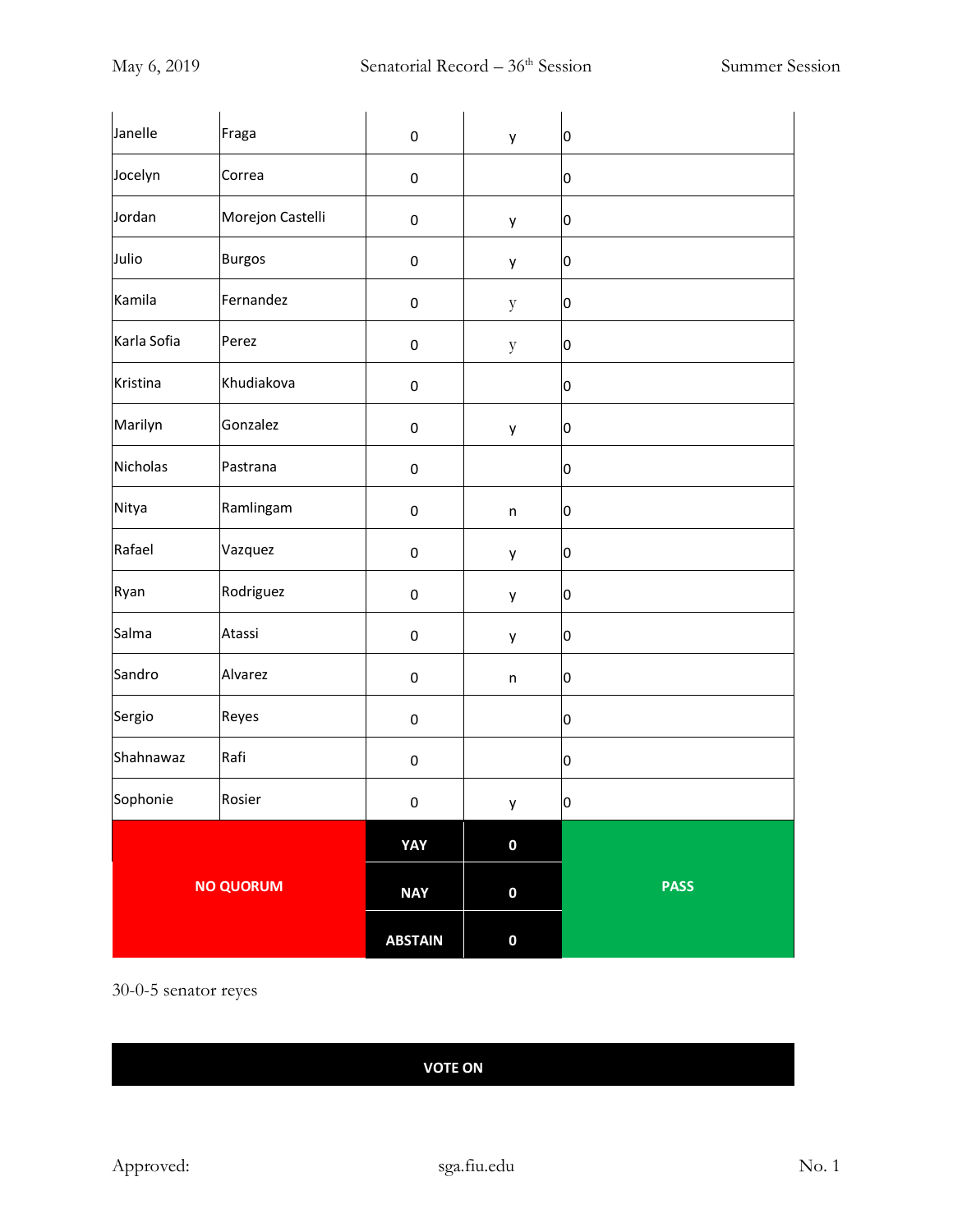| <b>First Name</b> | <b>Last Name</b> | <b>Attendance</b> | Vote      | Reason                  |
|-------------------|------------------|-------------------|-----------|-------------------------|
| Allen             | Mendez           | $\pmb{0}$         | $\pmb{0}$ | 0                       |
| Amanda            | Ramirez          | 0                 | y         | 0                       |
| Amelia            | Raudales         | 0                 | y         | 0                       |
|                   |                  | $\pmb{0}$         | $\pmb{0}$ | 0                       |
| Ari               | Salzman          | $\pmb{0}$         | y         | 0                       |
| Ashely            | Nunez            | 0                 | y         | 0                       |
| Brianna           | Pumariega        | 0                 |           | 0                       |
| <b>Bryan</b>      | Gomez            | $\pmb{0}$         |           | 0                       |
| Carlos            | Ortiz            | $\pmb{0}$         | y         | 0                       |
| Christian         | Perez            | 0                 | y         | Ю                       |
| Christiana        | Vales            | $\pmb{0}$         | y         | 0                       |
| Cristhofer        | Lugo             | $\pmb{0}$         |           | 0                       |
| Damian            | <b>Badia</b>     | $\pmb{0}$         | у         | 0                       |
| David             | Torrens          | $\pmb{0}$         |           | 0                       |
| Elisabeth         | Nylander         | 0                 | y         | 0                       |
| Giacomo           | Natteri          | 0                 | у         | $\overline{\mathbf{0}}$ |
| Ha                | Le               | $\pmb{0}$         |           | 0                       |
| Hiba              | Khalil           | $\pmb{0}$         |           | 0                       |
| Isabela           | Llop             | $\pmb{0}$         |           | 0                       |
| Ivette            | <b>Borges</b>    | $\pmb{0}$         | у         | 0                       |
| James             | Magee            | $\pmb{0}$         | $\sf n$   | 0                       |
| Janelle           | Fraga            | $\pmb{0}$         | у         | 0                       |
| Jocelyn           | Correa           | $\pmb{0}$         |           | 0                       |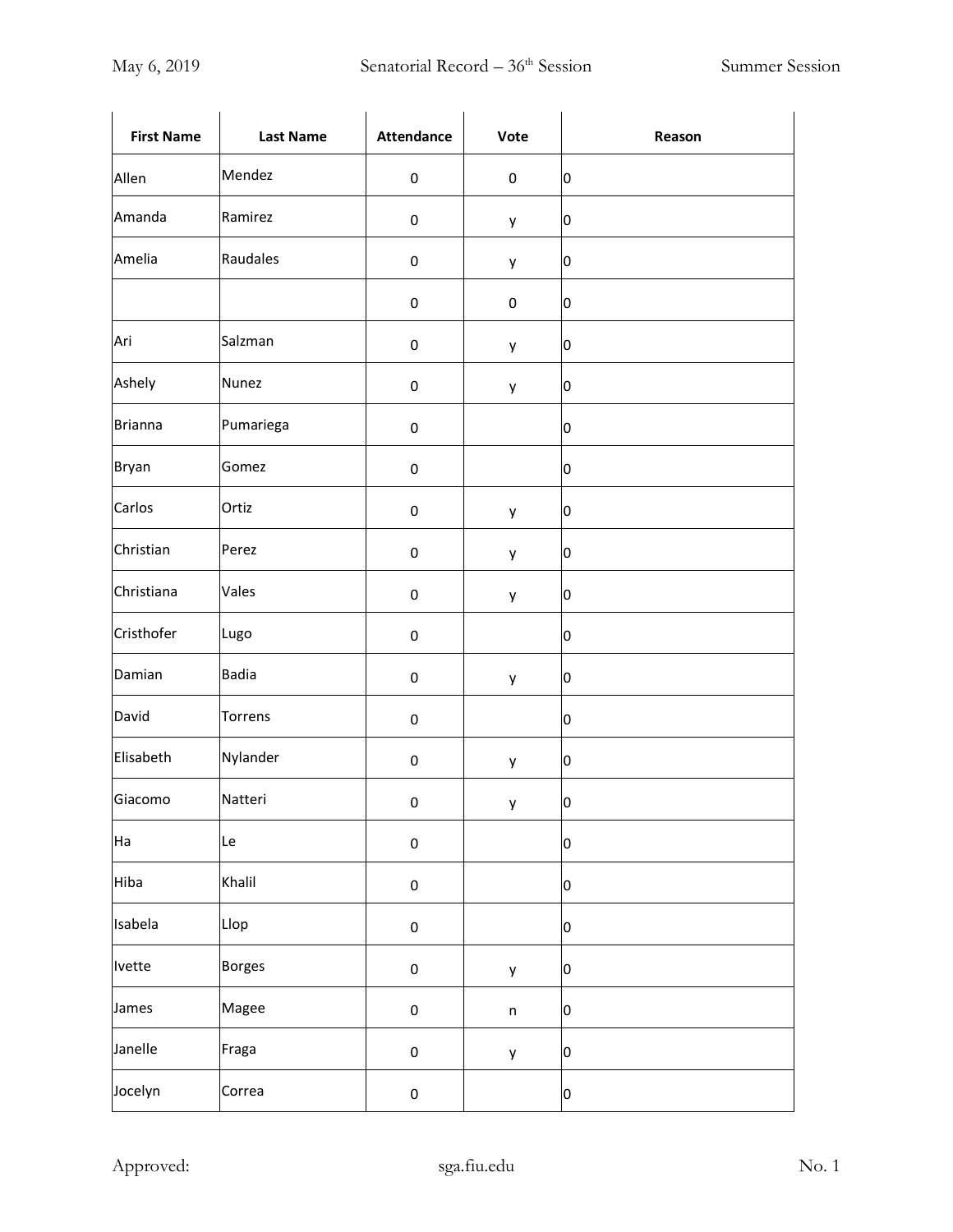| Jordan           | Morejon Castelli | $\mathbf 0$    | y           | 0           |
|------------------|------------------|----------------|-------------|-------------|
| Julio            | <b>Burgos</b>    | $\pmb{0}$      | у           | 0           |
| Kamila           | Fernandez        | $\pmb{0}$      |             | O           |
| Karla Sofia      | Perez            | $\pmb{0}$      | y           | 0           |
| Kristina         | Khudiakova       | $\pmb{0}$      |             | 0           |
| Marilyn          | Gonzalez         | $\pmb{0}$      | у           | O           |
| Nicholas         | Pastrana         | $\pmb{0}$      |             | 0           |
| Nitya            | Ramlingam        | $\mathbf 0$    | у           | 0           |
| Rafael           | Vazquez          | $\pmb{0}$      | у           | 0           |
| Ryan             | Rodriguez        | $\pmb{0}$      | у           | 0           |
| Salma            | Atassi           | $\pmb{0}$      | у           | o           |
| Sandro           | Alvarez          | $\pmb{0}$      | у           | 0           |
| Sergio           | Reyes            | $\pmb{0}$      |             | 0           |
| Shahnawaz        | Rafi             | $\pmb{0}$      |             | O           |
| Sophonie         | Rosier           | $\pmb{0}$      | у           | 0           |
|                  |                  | YAY            | $\mathbf 0$ |             |
| <b>NO QUORUM</b> |                  | <b>NAY</b>     | $\bf{0}$    | <b>PASS</b> |
|                  |                  | <b>ABSTAIN</b> | $\mathbf 0$ |             |

## 34-0-1 senator torrens

speaker pro temp gomez moves to enter nomination for mental health committee chair. senator ortiz seconds, motion passes.

senator salzman nominates senator nylander, nylander accepts.

speaker pro temp gomez moves to end nominations. senator ramirez seconds. motion passes

senator salzman moves to extend senate by five minutes, senator nunez seconds. motion passes.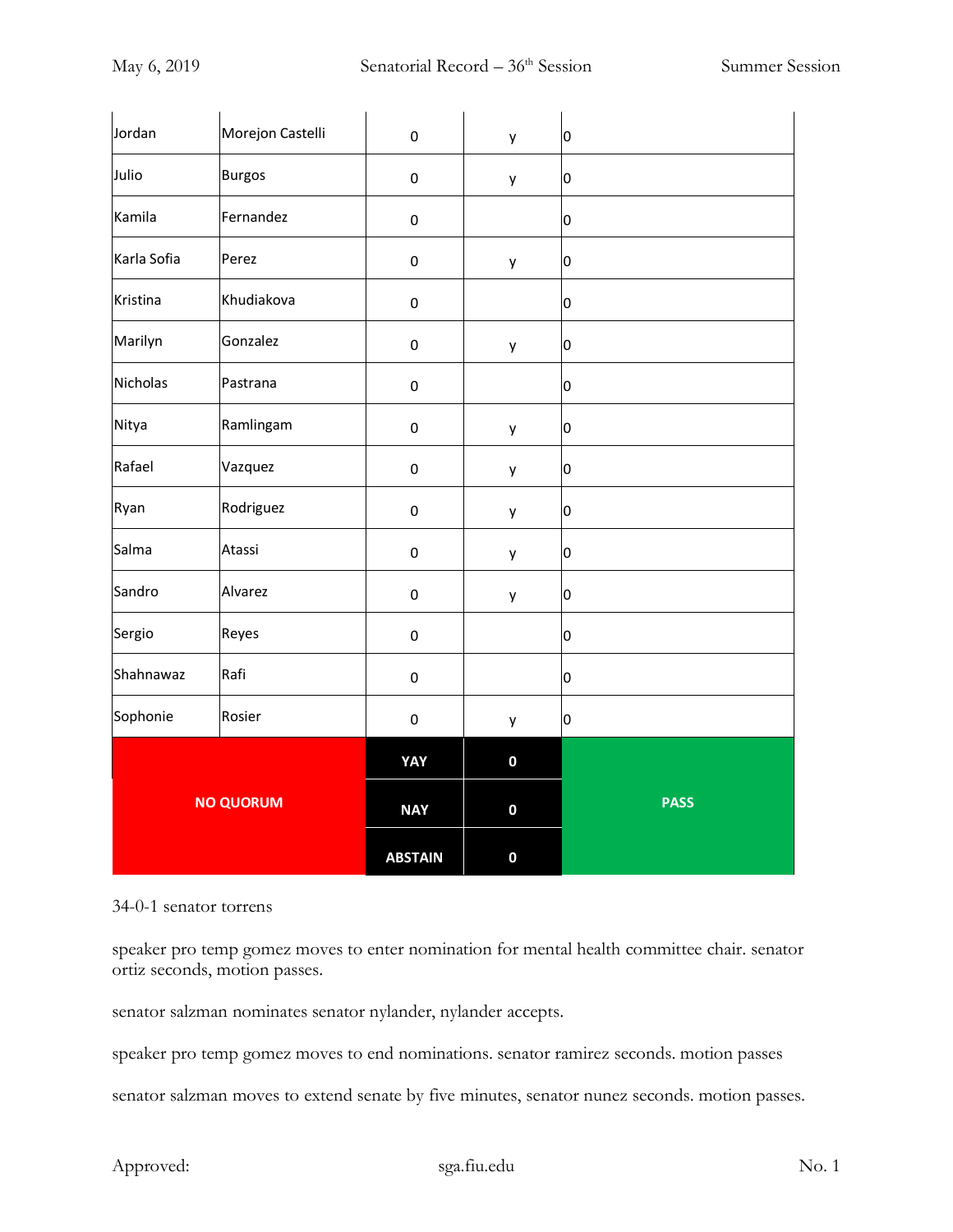senator ortiz moves to close q&a period, senator pastrana seconds. motion passes speaker pro temp gomez moves to enter 2 minute discussion, senator nunez seconds, motion passes. senator ortiz moves to end discussion period, senator nunez seconds. motion passes. pro temp gomez moves to enter voting, senator pastrana seconds. motion passes

| <b>VOTE ON</b>    |                  |                   |           |              |  |  |
|-------------------|------------------|-------------------|-----------|--------------|--|--|
| <b>First Name</b> | <b>Last Name</b> | <b>Attendance</b> | Vote      | Reason       |  |  |
| Allen             | Mendez           | $\pmb{0}$         | 0         | 0            |  |  |
| Amanda            | Ramirez          | 0                 |           | 0            |  |  |
| Amelia            | Raudales         | $\pmb{0}$         | у         | 0            |  |  |
|                   |                  | $\pmb{0}$         | $\pmb{0}$ | O            |  |  |
| Ari               | Salzman          | $\pmb{0}$         | у         | 0            |  |  |
| Ashely            | Nunez            | $\pmb{0}$         | у         | 0            |  |  |
| <b>Brianna</b>    | Pumariega        | $\pmb{0}$         |           | O            |  |  |
| Bryan             | Gomez            | $\pmb{0}$         | у         | 0            |  |  |
| Carlos            | Ortiz            | $\pmb{0}$         | у         | 0            |  |  |
| Christian         | Perez            | $\pmb{0}$         | у         | 0            |  |  |
| Christiana        | Vales            | $\pmb{0}$         | у         | o            |  |  |
| Cristhofer        | Lugo             | $\pmb{0}$         | у         | 0            |  |  |
| Damian            | <b>Badia</b>     | $\pmb{0}$         |           | 0            |  |  |
| David             | Torrens          | 0                 | у         | 0            |  |  |
| Elisabeth         | Nylander         | 0                 |           | 0            |  |  |
| Giacomo           | Natteri          | $\pmb{0}$         | у         | 0            |  |  |
| Ha                | Le               | $\pmb{0}$         |           | $\mathbf{0}$ |  |  |
| Hiba              | Khalil           | $\mathbf 0$       |           | $\mathbf{0}$ |  |  |
| Isabela           | Llop             | $\pmb{0}$         |           | 0            |  |  |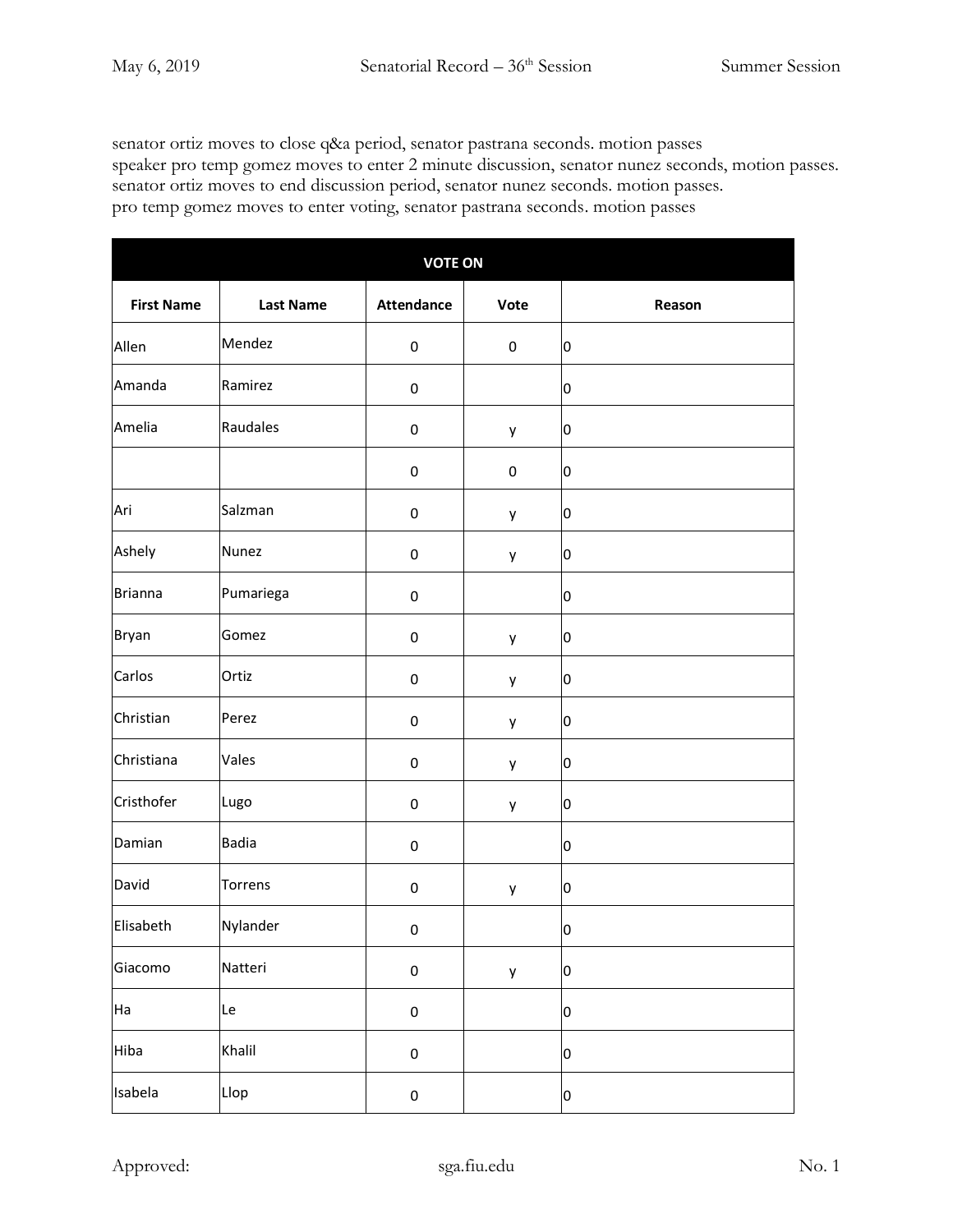| Ivette           | <b>Borges</b>    | $\pmb{0}$      | у           | 0           |
|------------------|------------------|----------------|-------------|-------------|
| James            | Magee            | $\pmb{0}$      | у           | 0           |
| Janelle          | Fraga            | $\pmb{0}$      | у           | 0           |
| Jocelyn          | Correa           | $\pmb{0}$      |             | 0           |
| Jordan           | Morejon Castelli | $\pmb{0}$      | у           | 0           |
| Julio            | <b>Burgos</b>    | $\pmb{0}$      | у           | 0           |
| Kamila           | Fernandez        | $\pmb{0}$      | у           | 0           |
| Karla Sofia      | Perez            | $\pmb{0}$      |             | 0           |
| Kristina         | Khudiakova       | $\pmb{0}$      | у           | 0           |
| Marilyn          | Gonzalez         | $\pmb{0}$      | y           | 0           |
| Nicholas         | Pastrana         | $\pmb{0}$      | у           | 0           |
| Nitya            | Ramlingam        | $\pmb{0}$      |             | 0           |
| Rafael           | Vazquez          | $\pmb{0}$      | у           | 0           |
| Ryan             | Rodriguez        | $\pmb{0}$      | у           | 0           |
| Salma            | Atassi           | $\pmb{0}$      | у           | 0           |
| Sandro           | Alvarez          | $\pmb{0}$      | у           | 0           |
| Sergio           | Reyes            | $\pmb{0}$      | y           | 0           |
| Shahnawaz        | Rafi             | $\pmb{0}$      |             | 0           |
| Sophonie         | Rosier           | $\pmb{0}$      | у           | 0           |
|                  |                  | <b>YAY</b>     | $\bf{0}$    |             |
| <b>NO QUORUM</b> |                  | <b>NAY</b>     | $\mathbf 0$ | <b>PASS</b> |
|                  |                  | <b>ABSTAIN</b> | $\bf{0}$    |             |

34-0-0 senator nylander

senator moves to adjourn meeting, senator reyes seconds, motion passes.